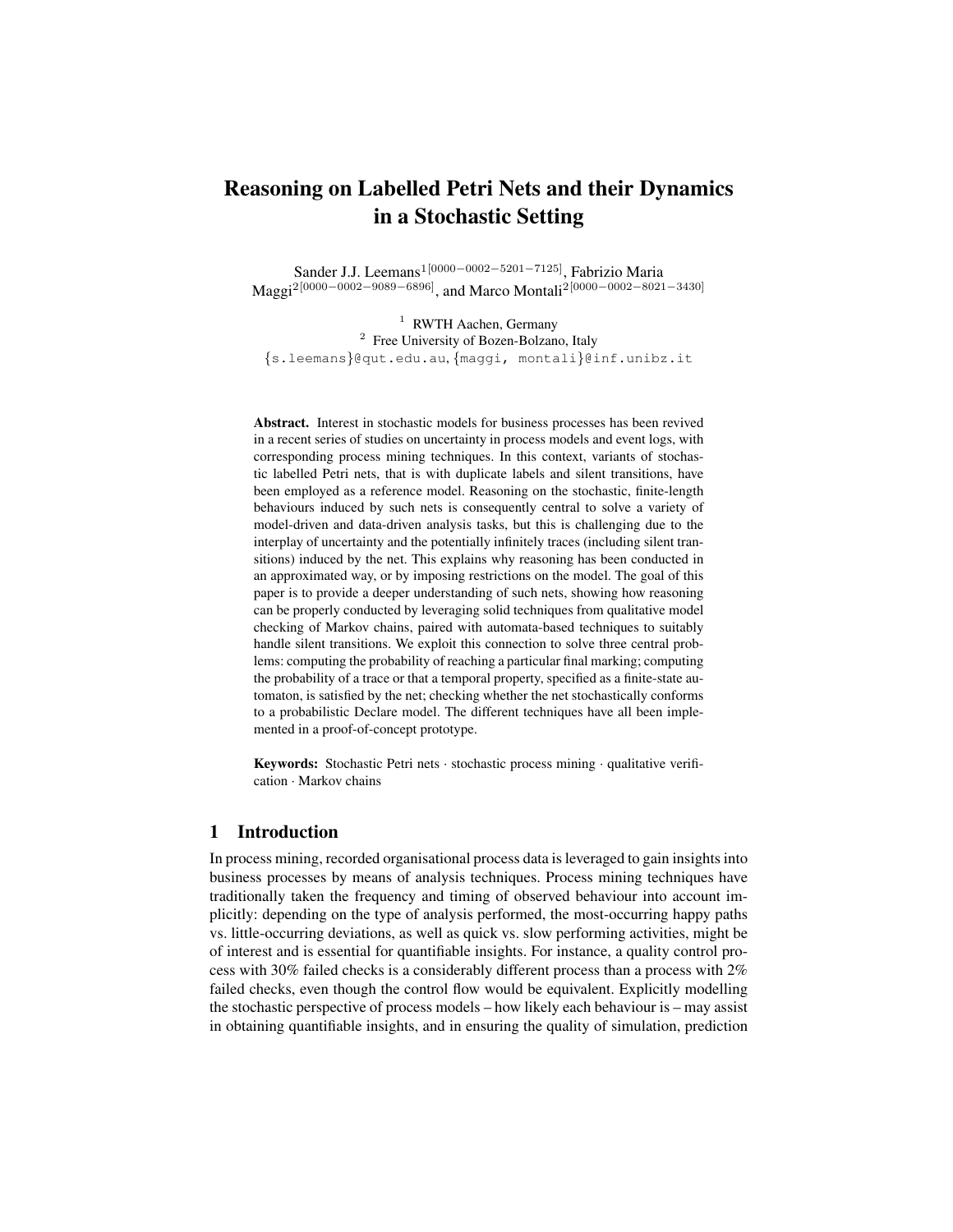<span id="page-1-0"></span>



(a) Stochastic net adapted from [\[17\]](#page-16-0). (b) Stochastic net with confusion, adapted from [\[6\]](#page-16-1).

Fig. 1: Two examples of labelled stochastic Petri nets.

and recommendation. Recent work includes discovery techniques to automatically discover stochastic process models [\[22](#page-16-2)[,5\]](#page-16-3).

Stochastic process models (such as generalised stochastic Petri nets [\[19\]](#page-16-4)) provide this information explicitly by indicating the likelihood and timing of steps in the process and, indirectly, of process behaviour (traces). Not surprisingly, interest in these stochastic models has been revived in the context of process mining, with a series of recent studies focused on: (1) discovery of stochastic process models that indicate the likeli-hood of behaviour [\[5](#page-16-3)[,22\]](#page-16-2); (2) repair of process models [\[21\]](#page-16-5); (3) conformance checking, either comparing the stochastic behaviour of a log with that expected by a stochastic process models to gain insights from their differences [\[15,](#page-16-6)[16\]](#page-16-7), or using the likelihood of model traces when aligning observed traces with a reference model [\[2\]](#page-16-8).

When attacking these problems, it becomes essential to reason on the stochastic behaviour captured by the process, for example to determine the likelihood of model traces. Traditional techniques relying on the connection between stochastic Petri nets and Markov chains [\[20](#page-16-9)[,19\]](#page-16-4) cannot be readily applied to this setting, due to key conceptual mismatches related to the usage of stochastic Petri nets to represent business processes. First, transitions in the net must be labelled with corresponding (names of) activities in the processes, possibly using the same label for multiple transitions. Second, silent transitions should be supported, to represent control-flow structures in the process (such as gateways) that do not correspond to any visible activity. Third, when analysing the dynamics of the net the focus is not on infinite, recurring behaviour, but on finite traces representing the possible executions of process instances, moving a case object from the initial to a final state without considering which silent steps have been taken in between.

Supporting all these modelling requirements makes it difficult to actually reason on the traces supported by these nets and their probabilities. To see this, consider the labelled stochastic Petri net shown in Figure [1\(](#page-1-0)a) (we will introduce these nets formally in Section [3\)](#page-3-0). This model has two traces, however computing the likelihood of the traces may be counterintuitive: the likelihood of the trace of a followed by b is  $\frac{2}{3}$  [\[17\]](#page-16-0). The challenge here stems from the loop of silent transitions, which "favours" b over c.

Another example of potentially counterintuitive likelihoods of traces is shown in [1\(](#page-1-0)b). In this net, the likelihood of a followed by c is  $\frac{3}{4}$ . The challenge in this example is again the silent transition, which is used here in a semi-concurrent context: the transition  $c$  is mutually exclusive with transition  $d$ , but as  $c$  is part of two runs (that is, executed before or after the silent transition), its probability is higher than one might expect [\[6,](#page-16-1) confusion]. In Section [2,](#page-2-0) we describe how existing techniques address or circumvent these challenges.

The main contribution of the paper is to take stochastic process mining a step further by providing analytic methods to solve the following related problems: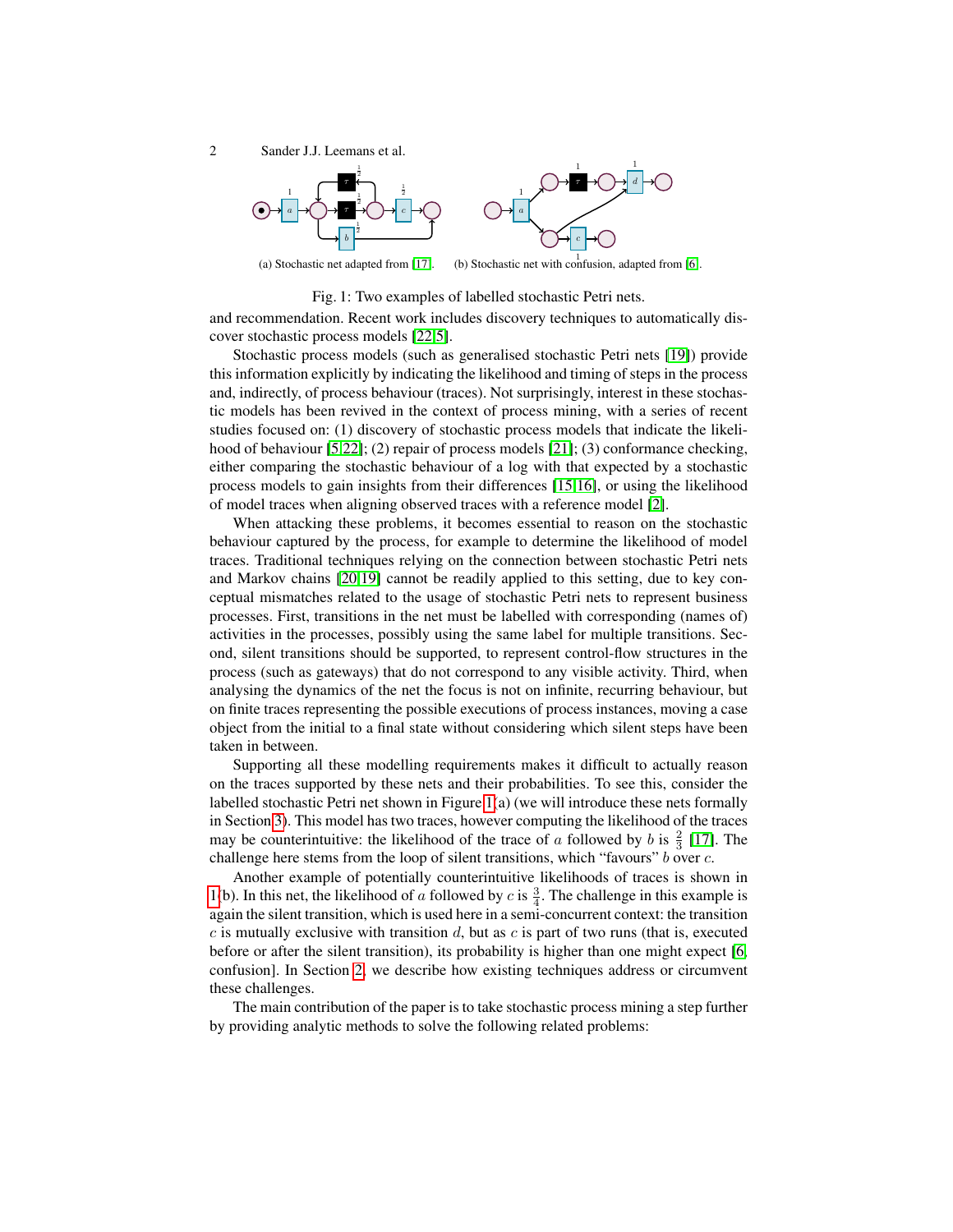- (Outcome probability) Given a stochastic Petri net and a set of final markings, what is the likelihood of a trace of the net ending in one of the markings?
- (Verification) Given a temporal property captured by a finite-state automaton (e.g., an  $LTL_f$  formula or a Declare model), what is the probability that the net generates a trace satisfying the property? A special case of this problem is calculating the probability of a trace.
- (Stochastic model conformance) Given a set of probabilistic temporal constraints [\[18\]](#page-16-10) and a labelled stochastic Petri net, does the net conform to the set by comparing their stochastic behaviours?

We address these problems by transforming them into problems that can be solved using well-established techniques. In particular, we build on the connection [\[19\]](#page-16-4) between stochastic Petri nets and Markov chains [\[11,](#page-16-11)[12\]](#page-16-12), paired with automata-based techniques to handle their qualitative verification against temporal properties [\[1,](#page-16-13) Ch.10]. We use the former to compute the probability of reaching a target marking, and the latter to handle silent transitions, and to isolate the behaviour induced by the net that satisfy a property of interest.

The methods have been implemented as part of the ProM framework [\[10\]](#page-16-14).

## <span id="page-2-0"></span>2 Related Work

Stochastic process-based models have been studied extensively in literature. In the context of this work, we are interested in formal, Petri net-based stochastic models that are at the basis of the recent series of approaches in stochastic process discovery [\[5](#page-16-3)[,22\]](#page-16-2) and conformance checking [\[15,](#page-16-6)[16,](#page-16-7)[3\]](#page-16-15). Such approaches all refer to the model of (generalised) stochastic Petri nets, or fragments thereof. A first version of this model was proposed in [\[20\]](#page-16-9), extending Petri nets by assigning exponentially distributed firing *rates* to transitions. This was extended in [\[19\]](#page-16-4) by distinguishing timed (as in [\[20\]](#page-16-9)) and immediate transitions. Immediate transitions have priority over timed ones, and have *weights* to define their relative likelihood. As these two types of transitions, abstracting from time, behave homogeneously, we may capture the stochastic behaviour of the net through a discrete-time Markov chain [\[19\]](#page-16-4).

Several variants of stochastic Petri nets have been investigated starting from the seminal work in [\[19\]](#page-16-4). These variants differ from each other depending on the features they support (e.g., arbiters to resolve non-determinism, immediate vs timed transitions) and the way they express probabilities. Such nets may aid modellers in expressing certain constructs. An orthogonal, important dimension is to ensure that probabilities and concurrency interact properly. This can be achieved through good modelling principles [\[19,](#page-16-4)[6\]](#page-16-1) or automated techniques [\[4\]](#page-16-16).

Contrasting these formal models with recent works in stochastic process mining, key differences exist. Traditional stochastic nets do not support transition labels nor silent transitions, and put emphasis on recurring, infinite executions and the so-called steady-state analysis, focused on calculating the probability that an execution is currently placed in a given state. This is done by constructing a discrete-time Markov chain that characterises the stochastic behaviour of the net [\[20](#page-16-9)[,19\]](#page-16-4). Finding the probability of a finite-length trace in such nets is trivial, as every trace corresponds to a single path. However, no transition labels or silent steps are supported, which limits their usefulness for process mining due to the omnipresence of such transitions in process models. On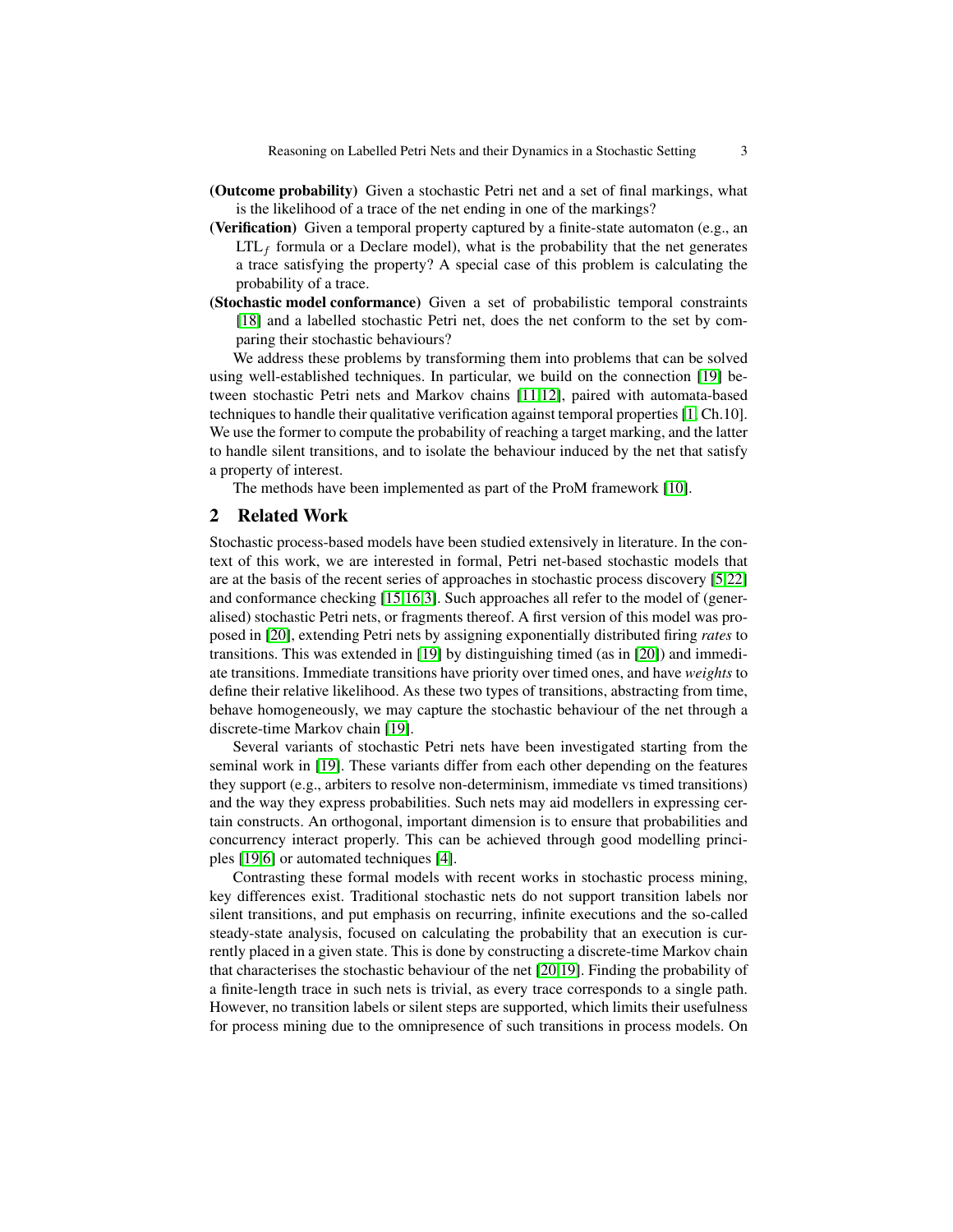the other hand, when these features are incorporated in stochastic Petri nets, which is precisely what we target in this paper, computing the probability of a trace cannot be approached directly anymore, as infinitely many paths would in principle need to be inspected. At the same time, in business processes we are interested in behaviour at the trace level rather than at the process level – that is, traces have a finite length and are in principle independent –, thus the large body of work on steady-state-based analyses does not apply for our purposes. This explains why reasoning on the stochastic behaviour of such extended nets has been conducted in an approximated way [\[15](#page-16-6)[,16\]](#page-16-7), or by imposing restrictions on the model [\[3\]](#page-16-15).

To bridge this gap, in this paper we take the most basic stochastic Petri nets: we do not consider time or priority, but we add (duplicate) labels and silent transitions. Importantly, *our results seamlessly carry over bounded, generalised stochastic Petri nets*, thanks to the fact that incorporating priorities in bounded nets is harmless, and that timed and immediate transitions are homogeneous from the stochastic point of view. To the best of our knowledge, outside of recent work using stochastic Petri nets with silent transitions [\[15](#page-16-6)[,17](#page-16-0)[,3\]](#page-16-15), such nets have not been defined or studied before.

While intuitively stochastic conformance checking techniques need to obtain the probability of a given trace in a stochastic process model (for instance, [\[17\]](#page-16-0) explicitly obtains this probability to compute a distance measure between a log and a stochastic process model), some stochastic conformance checking techniques avoid computing the probability for a single trace, for instance by playing out the model to obtain a sample of executions [\[15\]](#page-16-6), or by assuming that the model is deterministic [\[16\]](#page-16-7). The results presented in this paper therefore enable the practical application of [\[17\]](#page-16-0), and may enable further stochastic conformance checking techniques and, consequently, new types of analysis.

Silent steps have been studied in the context of automata. For instance, in [\[13\]](#page-16-17) an ad-hoc method is described to iteratively remove all silent steps from a stochastic automaton. Due to concurrency and confusion (see for instance Figure [1\(](#page-1-0)b)), such techniques are not directly applicable to stochastic Petri nets. A result of this paper is that silent steps can be handled directly, without the need for ad-hoc techniques.

## <span id="page-3-0"></span>3 Stochastic Petri Net-Based Processes

We first provide some brief preliminaries on multisets. A multiset a over a set  $U$  (which defines the support of the multiset) is a function  $a: U \to \mathbb{N}$ , where for  $u \in U$ ,  $a(u)$ indicates the multiplicity (i.e., the number of occurrences) of  $u$ . Given two multisets  $a$ and  $b$  over  $U$ , we write:

- $a + b$  for the *union* of a and b, defined as the multiset that assigns to each  $u \in U$ multiplicity  $a(u) + b(u)$ ;
- $a \leq b$  if for every  $u \in U$ , we have  $a(u) \leq b(u)$ ;
- assuming  $a \leq b$ ,  $b-a$  for the *difference* of b and a, defined as the multiset that assigns to each  $u \in U$  multiplicity  $b(u) - a(u)$ .

The set of all multisets over U is defined as  $\mathbb{M}(U)$ . Multiset a is explicitly represented placing inside squared brackets  $[...]$  each element u with non-zero multiplicity, using notation  $u^{a(u)}$ .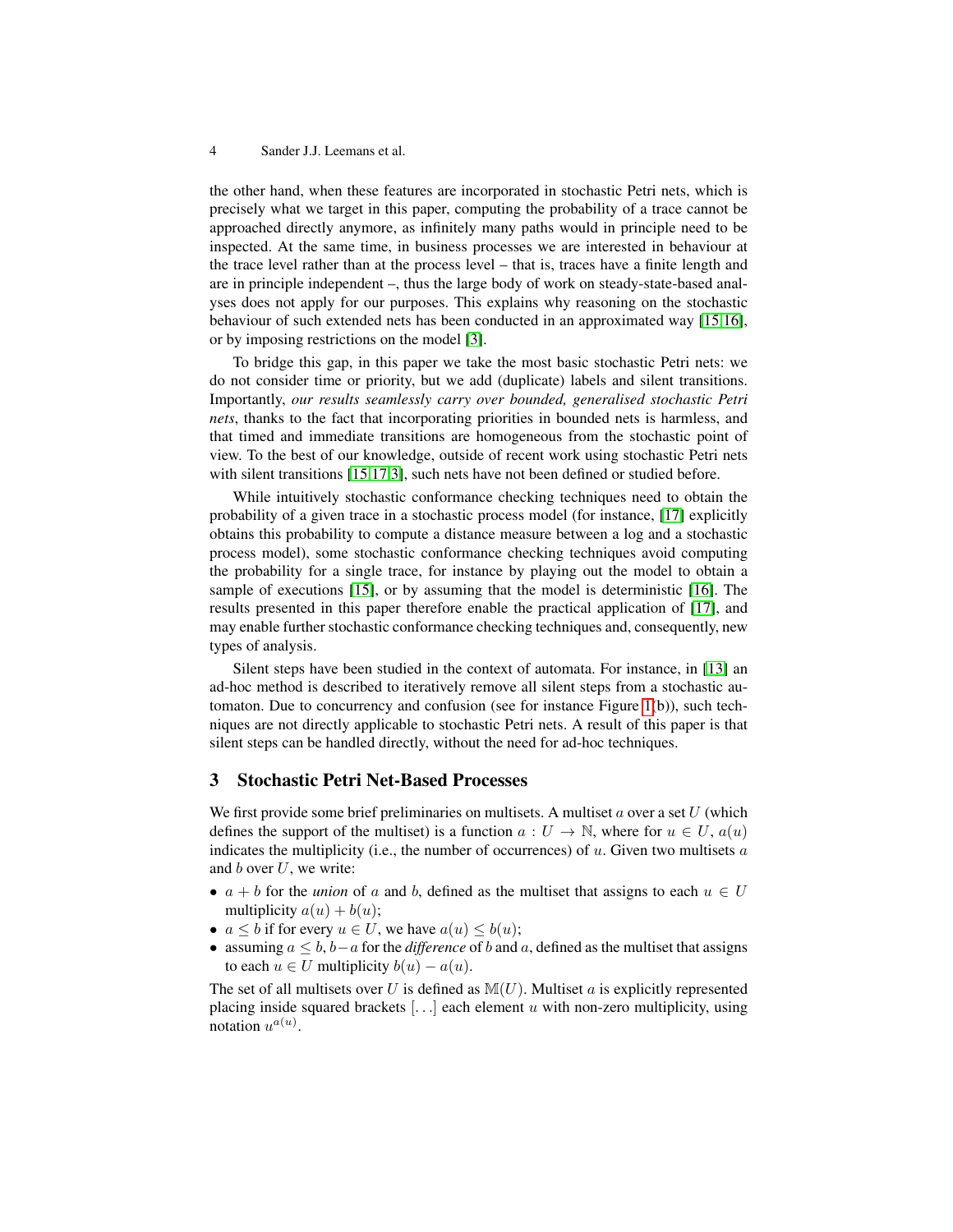<span id="page-4-0"></span>

Fig. 2: Stochastic net of an order-to-cash process. Weights are presented symbolically. Transition  $t_{12}$  captures a task that cannot be logged, and so is modelled as silent.

## 3.1 Labelled Petri Nets

As underlying control-flow structure to specify work processes, we consider **Petri nets** that are labelled with (atomic) tasks. As customary in Business Process Management, the same task may be used to label multiple transitions in the process, and among all labels, we include a special label to indicate silent steps, which are internal execution steps of the process that are not explicitly exposed to the external environment (and are thus not recorded in event logs). To capture such labels, we assume a finite set  $\Sigma$  to denote task (names), and a special label  $\tau \notin \Sigma$  to indicate a silent step. We also use  $\Sigma = \Sigma \cup {\tau}$  to denote the extended set containing task names and the silent label.

**Definition 1 (Labelled Petri net).** *A* labelled Petri net N is a tuple  $\langle Q, T, F, \ell \rangle$ *, where: (i)* Q *is a finite set of* places*; (ii)* T *is a finite set of* transitions*, disjoint from* Q *(i.e.,*  $Q \cap T = \emptyset$ ; (iii)  $F \subseteq (Q \times T) \cup (T \times Q)$  *is a* flow relation *connecting places to transitions and transitions to places; (iv)*  $\ell : T \to \overline{\Sigma}$  *is a labelling function mapping each transition*  $t \in T$  *to a corresponding label*  $\ell(t)$  *that is either a task name from*  $\Sigma$ *or the silent label*  $\tau$ .  $\triangleleft$ 

In the paper, we adopt a dot notation to extract the component of interest from a net, that is, given a net N, its places are denoted by  $N.Q$ , etc. We will adopt the same notational convention for the other definitions as well. Given a net  $N$  and an element  $x \in N.Q \cup N.T$ , the *preset* and *post-set* of x are respectively defined by  $\bullet x = \{y \mid$  $\langle y, x \rangle \in F$ } and  $x^{\bullet} = \{y \mid \langle x, y \rangle \in F\}$ . If x is a transition, then its pre- and post-set respectively denote its input and output places.

Figure [2](#page-4-0) shows a labelled Petri net where silent transitions are either used to capture control-flow structures ( $t_{41}$  for looping, and  $t_{45}$  for rerouting), or tasks that cannot be logged  $(t_{12}$ , which represents a non-loggable task for inserting an item). Silent transitions may result from modelling skips, loopbacks, or to start and join concurrent branches, however can also be used to represent processes with non-loggable tasks (Figure [2](#page-4-0) even contains a loop of silent transitions). Also, Petri net discovery algorithms may produce nets containing silent loops. This motivates why we study such nets.

An execution state of a net is described by a marking, which is a multiset of places. A transition is enabled in a marking if its input places contain at least one token each.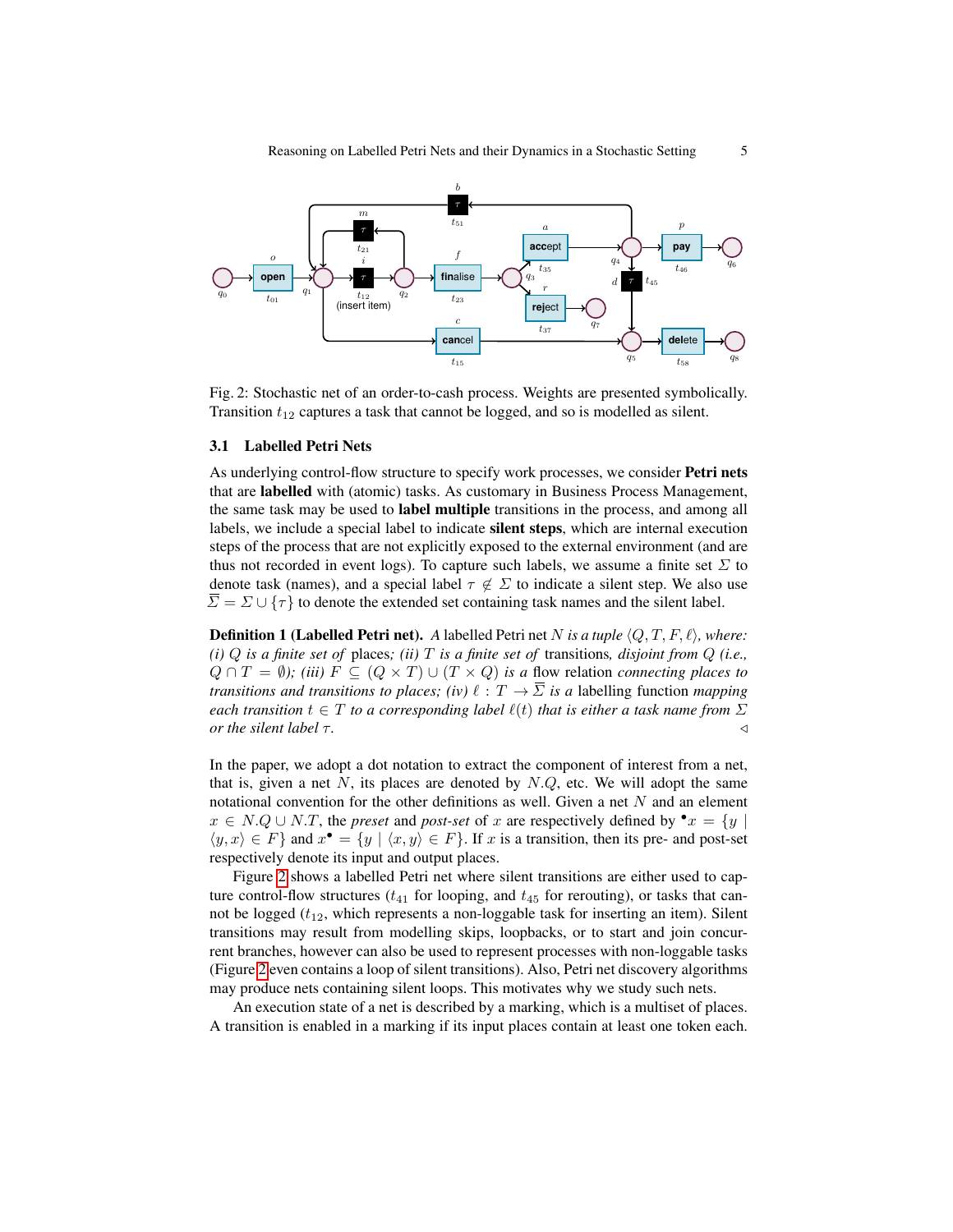Firing an enabled transition produces a new marking where one token per input place is consumed, and each output place gets one token more.

Definition 2 (Marking). *A* marking m *of a net* N *is a multiset over the places of* N*, mapping each place*  $q \in N.Q$  *to the number*  $m(q)$  *of tokens on* q. Given a marking m *of* N, and a transition  $t \in N.T$ , we say that:

- *t is* enabled *in m*, written  $m[t\rangle_N$ , if  $\cdot$  t  $\leq m$ ;
- $E<sub>N</sub>(m)$  *is the set of enabled transitions in a marking m.*
- *assuming*  $m[t\rangle_N$ , t fires in m for N producing a new marking m' of N, written  $m[t\rangle_N m', \text{ if } m' = (m - \cdot t) + t^{\bullet}$ *;* ◁

The next definitions are essential to capture that we are interested in finite-trace executions over nets. Specifically, as customary in BPM, each execution represents the evolution of a process instance from the initial state to a final state.

<span id="page-5-0"></span>**Definition 3 (Execution).** An execution of a net N from a marking  $m_s$  to a marking  $m_f$  *of* N is a (possibly empty) finite sequence  $t_0, \ldots, t_n$  *of transitions in* N.T such that *there exist markings*  $m_0, \ldots, m_{n+1}$  *of* N *with* (*i*)  $m_0 = m_s$ , (*ii*)  $m_{n+1} = m_f$ , (*iii*) *for every*  $i \in \{0, \ldots, n\}$  *we have*  $m_i[t_i\rangle_N m_{i+1}$ .

Definition 4 (Deadlock, livelock). *A* marking m *of a net* N *is a:*

- deadlock *if there is no transition enabled:*  $E_N(m) = \emptyset$ ;
- livelock *if there is no execution of* N *from* m *to a deadlock marking.* ◁

Definition 5 (Petri net-based process, runs). *A* Petri net-based process (PNP) *is a triple*  $\langle N, m_0, M_f \rangle$ *, where: (i)* N *is a net; (ii)*  $m_0$  *is a marking of* N *denoting the* initial state; (iii)  $M_f$  is a finite set of deadlock markings of  $N$  denoting its possible final states. An execution (Definition [3\)](#page-5-0) starting in  $m_0$  and ending in an  $m' \in M_f$  is a run. *A PNP* N *is:*

- deadlock-free *if the only reachable deadlock markings are from*  $N.M_f$ ;
- livelock-free *if*  $RG(N)$  *does not contain any livelock marking.*  $\triangleleft$

A single transition in a PNP without an input place makes the net unable to reach a final marking, and thus the PNP has no runs. This is a special case of an unavoidable livelock.

By fixing an initial marking and a set of final markings, we define a process:

Restricting final states to deadlocks markings is without loss of generality: one can take a non-deadlock marking and turn it into a deadlock one by introducing a new silent transition pointing to a dedicated, exclusive "final" deadlock place.

**Remark 1.** There are two types of execution of a PNP  $N$  that, starting from its initial state, cannot be extended into proper runs:

- Executions ending in a deadlock marking not being a final marking in  $\mathcal{N}$ ;
- Executions in a livelock from which no deadlock marking can be reached.  $\triangleleft$

<span id="page-5-1"></span>A *trace* is a sequence  $\sigma = e_0, \ldots, e_n \in \Sigma^*$  of *events* over  $\Sigma$ , where, for simplicity, each event  $e_i$  indicates the execution of a task by means of the firing of a transition. A trace is a *model trace* for a PNP if it is produced by one of its runs, considering only the visible labels of the transitions contained in the run.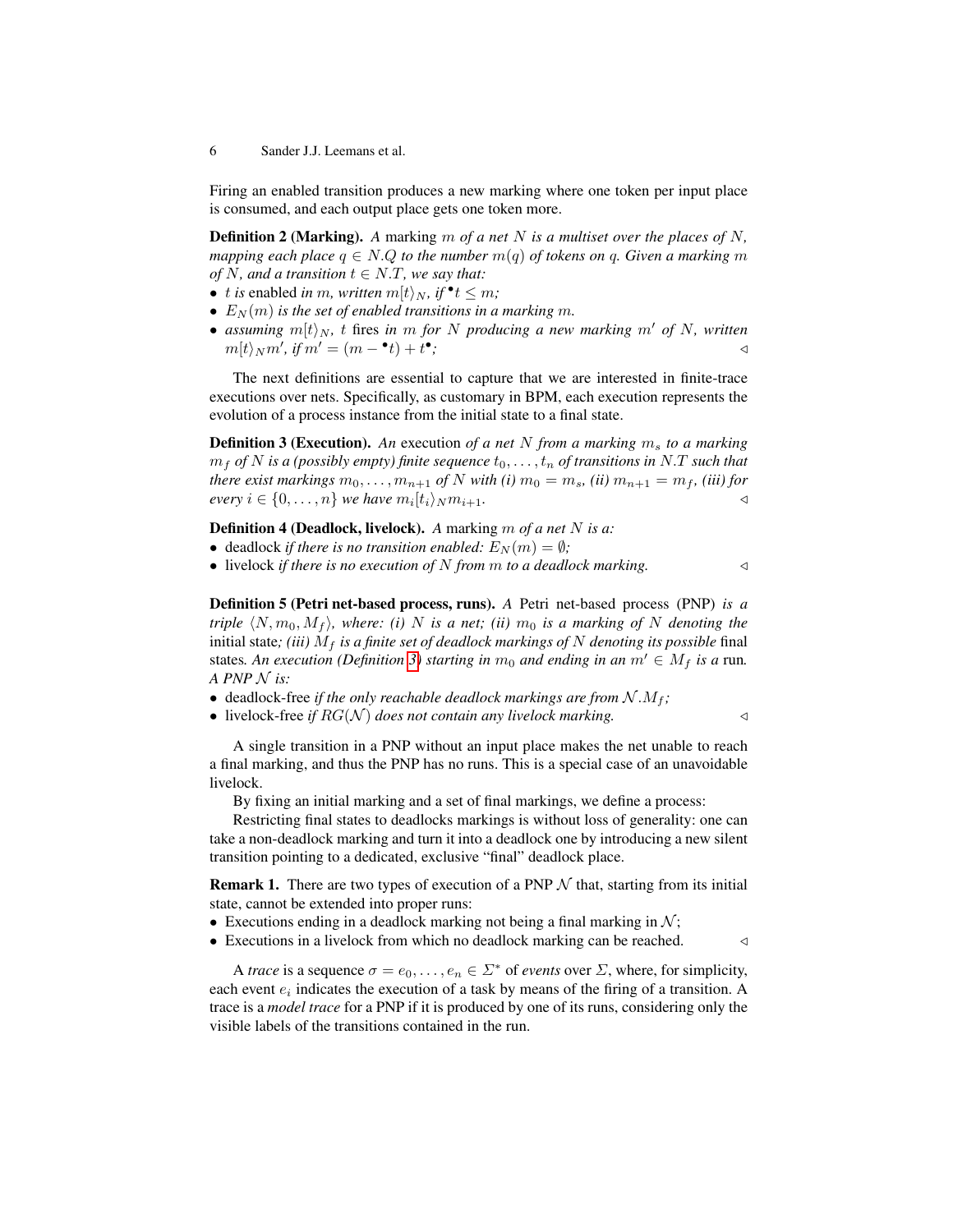**Definition 6 (Model trace).** A trace  $\sigma$  is a model trace of PNP N if there ex*ists a run*  $\eta = t_0, \ldots, t_m$  of  $N.N$  whose corresponding sequence of labels  $N.N.\ell(t_0), \ldots, N.N.\ell(t_m)$  *coincides with*  $\sigma$  *once all*  $\tau$  *elements are removed. In this case, we say that*  $\eta$  induces  $\sigma$ .

A model trace  $\sigma$  of PNP  $\mathcal N$  may be induced by multiple, possibly infinitely many, runs. The set of runs of N inducing  $\sigma$  is denoted by  $runs_\mathcal{N}(\sigma)$ .

The execution semantics of a PNP can be described through a reachability graph, namely a (possibly infinite-state) labelled transition system whose states correspond to reachable markings, and whose transitions match transition firings of the PNP.

Definition 7 (Labelled transition system). *A* labelled transition system *is a tuple*  $\langle S, s_0, S_f, \varrho \rangle$  *where: (i)* S is a (possibly infinite) set of states; (ii)  $s_0 \in S$  is the initial state; *(iii)*  $S_f \subseteq S$  *is the set of* accepting states; *(iv)*  $\varrho \subseteq S \times \overline{\Sigma} \times S$  *is a* $\overline{\Sigma}$ *-labelled* transition relation. A run *is a finite sequence of transitions leading from*  $s_0$  *to one of the states in*  $S_f$  *in agreement with*  $\rho$ *.* 

Due to our requirement that all final markings are deadlock markings, accepting states have no outgoing transitions either.

<span id="page-6-0"></span>**Definition 8 (Reachability graph).** *The* reachability graph  $RG(\mathcal{N})$  *of a PNP*  $\mathcal{N}$  *is a labelled transition system*  $\langle S, s_0, S_f, \varrho \rangle$  whose components are defined by mutual in*duction as the minimal sets satisfying the following conditions:*

- *1.*  $s_0 = m_0 \in S$ ;
- *2. for every state*  $m \in S$ *, every transition*  $t \in T$ *, and every marking*  $m' \in M(Q)$ *, if*  $m[t]_N m'$  *we have that (a)*  $m' \in S$ *; (b) if*  $m' \in \mathcal{N} M_f$ , then  $m' \in S_f$ *;*  $(c)$   $\langle m, \ell(t), m' \rangle \in \rho$ .  $\rangle \in \varrho$ .

The runs of  $RG(\mathcal{N})$  capture all and only the runs of  $\mathcal{N}$ . It will be useful later to refer to outgoing transitions from a given state s. We do so with notation  $succ_{RG(N)}(s)$ .

We close this part by defining some key, standard properties of PNPs. In particular, we fix the last control-flow feature of our model, namely the fact that we focus on bounded processes.

Definition 9 (Bounded PNP). *A PNP* N *is* bounded *if there exists a number* k *such that, for every reachable marking*  $m \in RG(N)$ . S and every place  $q \in N.N.Q$ , we *have*  $m(p) \leq k$ .

A key property of bounded PNPs is that they induce a reachability graph that has finitely many states. Boundedness is a standard property assumed when capturing business processes; verifying boundedness is decidable [\[9\]](#page-16-18) and well-known techniques exist. In the remainder of this paper, we assume bounded PNPs.

## 3.2 Stochastic Behaviour

We now extend PNPs with stochastic behaviour, by incorporating stochastic decision making to determine which enabled transition to fire. Technically, this is done by adding a weight to each transition in a PNP [\[19\]](#page-16-4). The probability of firing an enabled transition is the fraction of the weight of the transition compared to the sum of the weights of all enabled transitions.

<span id="page-6-1"></span>A *stochastic PNP* is then a PNP of which the transitions similarly have a weight.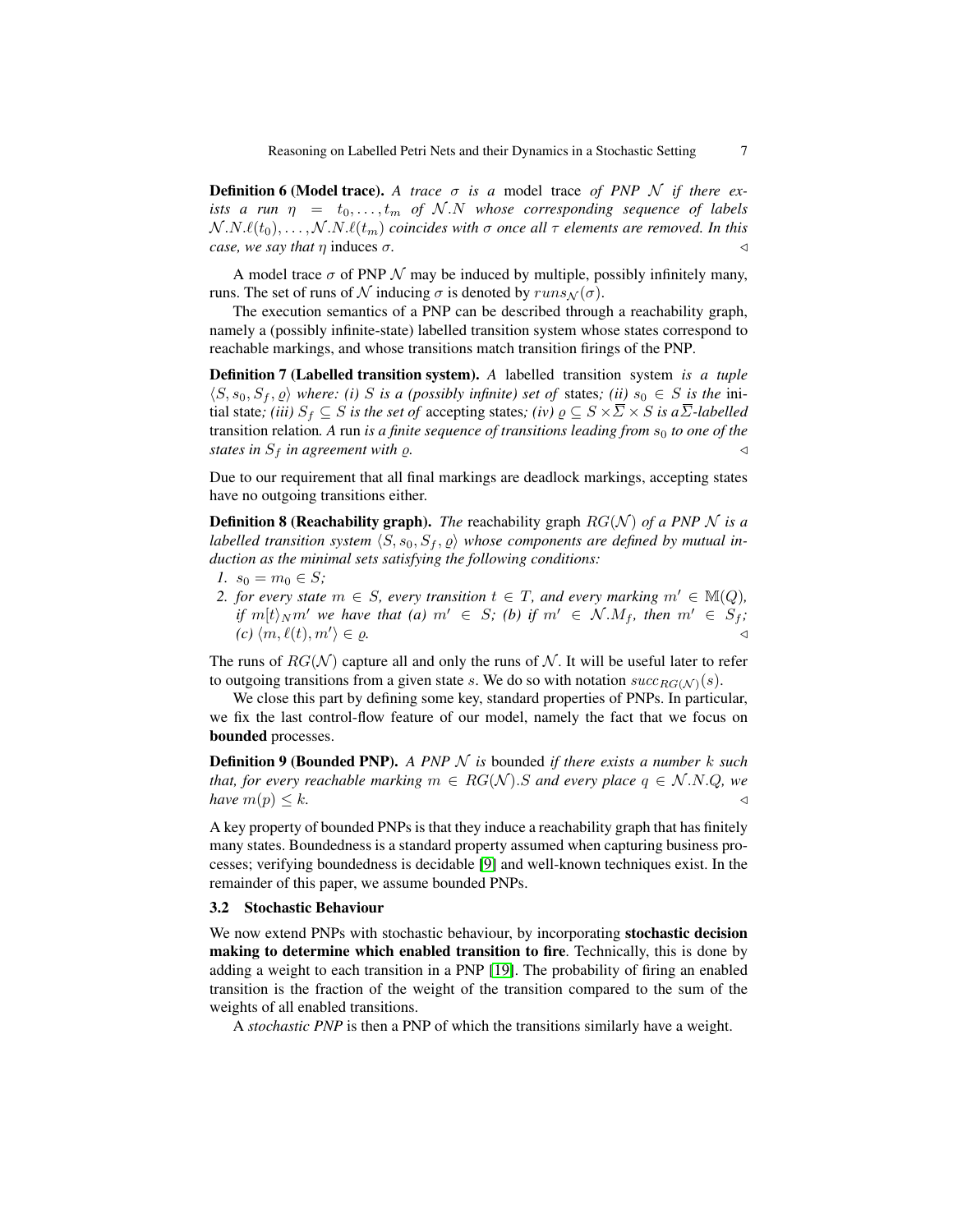<span id="page-7-0"></span>

Fig. 3: Stochastic reachability graph of the order-to-cash bounded stochastic PNP. States are named. The initial state is shown with a small incoming edge. Final states have a double contour.

Definition 10 (Stochastic Petri net). *A* stochastic Petri net N *is a tuple*  $\langle Q, T, F, \ell, w \rangle$ , where  $\langle Q, T, F, \ell \rangle$  is a labelled Petri net, and  $W: N.T \rightarrow \mathbb{R}^+$ *is a* weight function *assigning a positive weight to each transition in* N*. Given a marking*  $m$  *of*  $N$ *, and an enabled transition*  $t \in E_N(m)$ *, the firing probability of t in*  $m, \mathbb{P}_{m,N}(t)$ *, is*  $\frac{N.w(t)}{\sum_{t' \in E_m(m)} N}$  $\frac{N.w(t)}{t' \in E_N(m)} \cdot [19]$  $\frac{N.w(t)}{t' \in E_N(m)} \cdot [19]$ 

Please note that stochastic Petri nets inherit the concurrency properties of Petri nets: execution is atomic, and "true" concurrency needs to be added on top. The stochastic perspective may still matter in concurrency, for instance in resource-constrained settings. It is easy to see that the firing probability defines a discrete probability distribution over  $E_N(m)$ , as  $\sum_{t \in E_N(m)} \overline{P}_{m,N}(t) = 1$ . Then, we can define the semantics of stochastic PNPs using a stochastic transition system and a stochastic reachability graph.

Definition 11 (Stochastic transition system). *A* stochastic transition system *is a tuple*  $\langle S, s_0, S_f, \varrho, p \rangle$  *where*  $\langle S, s_0, S_f, \varrho \rangle$  *is a transition system, while p is a transition prob*ability function *mapping each transition in* ϱ *to a corresponding probability value in* [0, 1]*, such that for every state*  $s \in S$ *,*  $\sum_{\xi \in succ_{\mathcal{N}}(s)} p(\xi) = 1$ .

The reachability graph  $RG(\mathcal{N})$  of a stochastic PNP  $\mathcal N$  is hence defined as a stochastic transition system obtained as in Definition [8,](#page-6-0) defining the transition probability function as follows: for every transition  $\langle m, \ell(t), m' \rangle$ , its probability is set to  $\mathbb{P}_{m,N,N}(t)$ .

**Example 1.** Figure [2](#page-4-0) shows an stochastic PNP ( $\mathcal{N}_{order}$ ) capturing an order-to-cash process. The reachability graph of  $\mathcal{N}_{order}$  is shown in Figure [3,](#page-7-0) where transition probabilities are calculated using the weights of the stochastic net. If, for example, we fix the weight a of transition  $t_{35}$  to 80, and the weight r of transition  $t_{37}$  to 20, we get that in marking  $[q_3]$  (corresponding to the state where the order has been finalised), there is 0.2 chance that the order is rejected, and  $0.8$  chance that the order is accepted.  $\triangleleft$ 

Remark 2. The probability of firing an enabled transition only depends on the current marking, thus stochastic Petri nets and stochastic PNPs are Markovian. △ △

Consequently, to calculate the probability of a run, we may consider each choice therein as independent. In a stochastic PNP  $\mathcal{N} = \langle N, m_0, M_f \rangle$ , we denote the probability of a run  $\eta = t_0, \ldots, t_n$  with  $\mathbb{P}_\mathcal{N}(\eta)$ . Let  $m_0, \ldots, m_{n+1}$  be the markings corresponding to  $\eta$ ; then  $\mathbb{P}_N(\eta) = \prod_{i \in \{1,...,n\}} \mathbb{P}_{m_{i-1},N}(t_i)$ . The probability  $\mathbb{P}_N(\eta)$  of a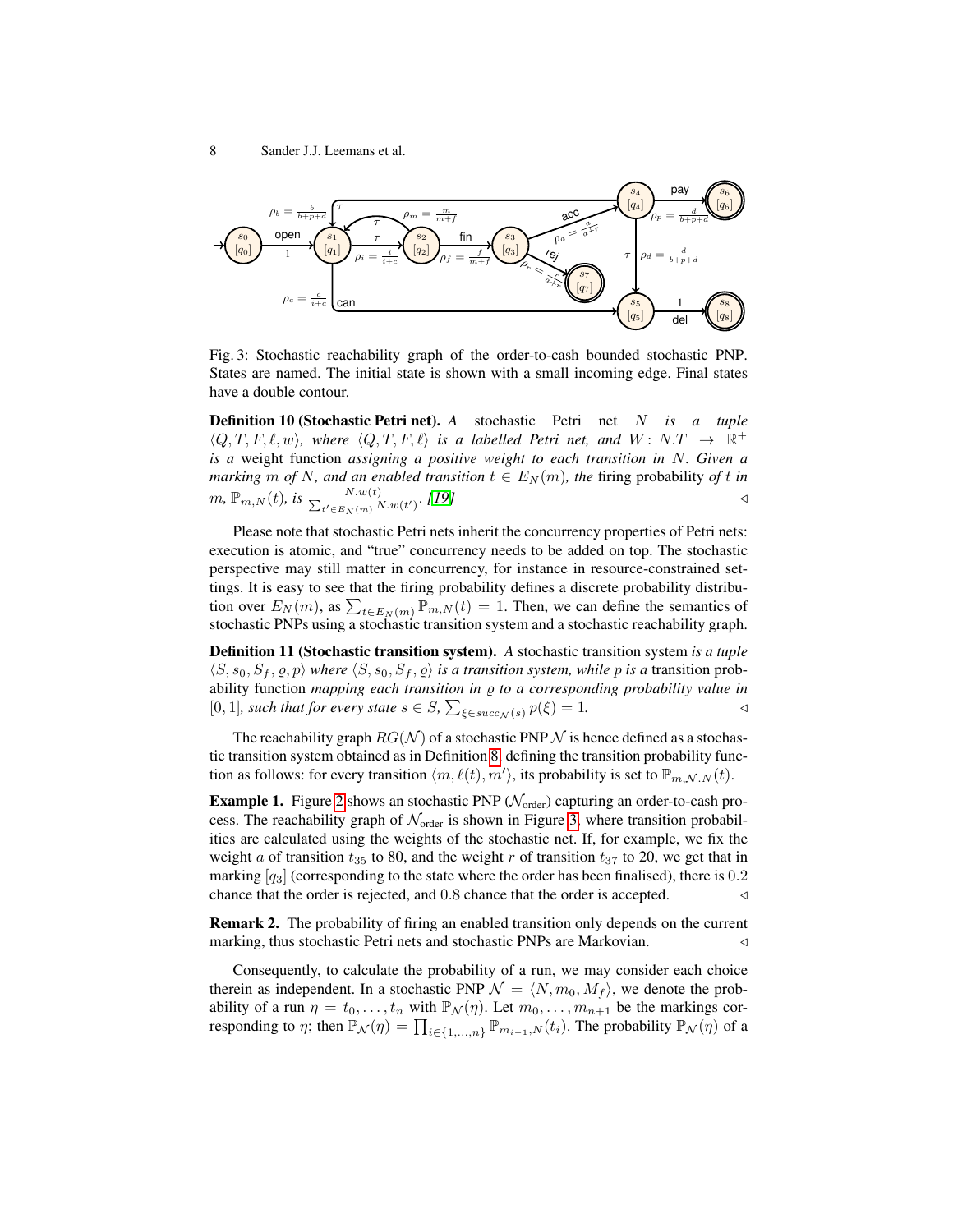trace  $\sigma$  of  $\mathcal N$  is in turn obtained by summing up the probabilities of all runs of  $\mathcal N$  that induce  $\sigma$ :  $\mathbb{P}_N(\sigma) = \sum_{\eta \in runs_N(\sigma)} \mathbb{P}_N(\eta)$ . Notice that this may be an infinite sum.

Remark 3. Our approach directly lifts to full, bounded generalised stochastic Petri nets [\[19\]](#page-16-4) as follows: *(i)* transitions are partitioned into *immediate* and *timed* (for the latter, interpreting weights as *rates* of an exponential distribution); *(ii)* a timed transition is enabled if it is so in the usual sense, and *there is no enabled immediate transition*. ◁

## 4 Outcome Probability

In this section, we tackle a first, fundamental problem: *computing outcome probabilities*, that is, computing what the probability is that a process instance of the bounded stochastic PNP of interest evolves from the initial to one among a desired set of final states (representing the desired outcomes). For example, we may be interested in knowing the probability that the bounded stochastic PNP  $\mathcal{N}_{order}$  of our running example (Figure [2\)](#page-4-0) evolves an order from opening to payment.

Technically, given a bounded stochastic PNP  $N$ , we borrow the standard notion of conditional probability and indicate the probability that  $N$  evolves marking m into some marking from a set M as  $\mathbb{P}_{\mathcal{N}}(M|m_1)$ . Formally, this corresponds to the sum of the probabilities of all executions of N from  $m_1$  to some marking in M (in the sense of Definition [3\)](#page-5-0). This leads us to the formulation of the OUTCOME-PROB( $N$ , F) problem: **Input:** Bounded stochastic PNP N, set  $F \subseteq N \cdot M_f$  of desired final states;

**Output:** Probability value  $\mathbb{P}_N(F|N \cdot m_0) = \sum_{\eta \text{ run of } N \text{ ending in } m \in F} \mathbb{P}_N(\eta)$ . Notice that the same problem can also get, as input, a stochastic transition system in place of a bounded stochastic PNP.

OUTCOME-PROB cannot be solved exactly through an enumeration of runs, as there may be infinitely many. It can be approximated by fixing a maximum threshold either on the length of runs [\[15\]](#page-16-6), or on their minimum probability [\[2\]](#page-16-8). To obtain an exact answer, we build on the connection between bounded stochastic PNPs and discrete-time Markov chains [\[11\]](#page-16-11), lifting [\[19\]](#page-16-4) to our setting.<sup>[3](#page-8-0)</sup>

<span id="page-8-1"></span>**Remark 4.** The reachability graph  $RG(\mathcal{N}) = \langle S, s_0, S_f, \varrho, p \rangle$  of a bounded stochastic PNP  $N$  can be seen as a discrete-time Markov chain  $C$  where: *(i)*  $S$  is the finite set of states of C, with  $s_0$  the initial state; *(ii)*  $S_f$  are the absorption/exit states of C; *(iii)*  $\varrho$ and p define the transition matrix of C, where the entry for a pair  $s_1, s_2 \in S$  gets value  $p(s, l, s')$  for some label  $l \in \overline{\Sigma}$  if  $\langle s, l, s' \rangle \in 0$  otherwise.

We exploit this, noticing that the OUTCOME-PROB problem corresponds to the problem of calculating *exit distributions* in a discrete-time Markov chain [\[11\]](#page-16-11) (also called the problem of calculating *absorption/hit probabilities* [\[12\]](#page-16-12)). To analytically solve the problem, we take OUTCOME-PROB $(N, F)$  and create a system of equations, starting from the reachability graph  $RG(\mathcal{N})$ . Specifically, each state s of  $RG(\mathcal{N})$ . S corresponds to a state variable  $x_{s_i}$  denoting the probability  $\mathbb{P}_N(F|s)$  of reaching one of the states in F from s; hence  $x_{RG(N), s_0}$  represents the solution of the problem. Then, each equation defines the value of one of the state variables  $x_s$  as follows:

<span id="page-8-0"></span><sup>&</sup>lt;sup>3</sup> In case of generalised stochastic Petri nets, the resulting discrete-time Markov chain is the socalled *embedded/jump* chain obtained from the continuous-time Markov chain capturing the execution semantics of the net [\[20](#page-16-9)[,19\]](#page-16-4).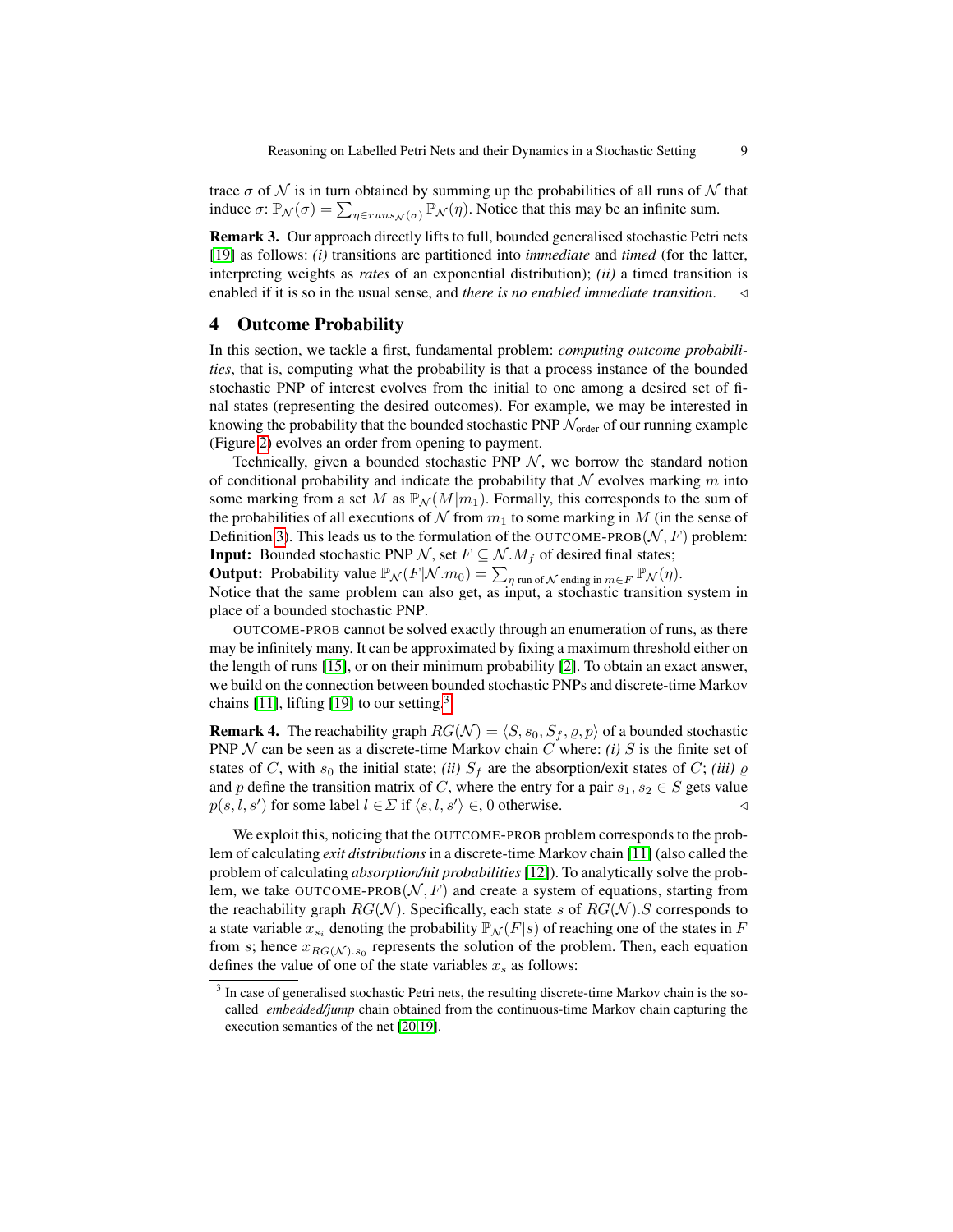**Base case** if s has no successor states (i.e., is a deadlock marking), then  $x_{s_i} = 1$  if s corresponds to a final marking, otherwise  $x_{s_i} = 0$ ;

Inductive case if s has successors, its variable is equal to sum of the state variables of

its successor states, weighted by the transition probability to move to that successor. Formally, OUTCOME-PROB $(N, F)$  with  $RG(N) = \langle S, s_0, S_f, \varrho, p \rangle$  gets encoded into the following linear optimisation problem  $\mathcal{E}_{\mathcal{N}}^F$ :

<span id="page-9-0"></span>Return  $x_{s_0}$  from the minimal non-negative solution of

- $x_{s_i} = 1$  for each  $s_i \in F$  (1)
- $x_{s_j} = 0$  for each  $s_j \in S \setminus F$  s.t.  $|succ_{RG(\mathcal{N})}(s_j)| = 0$  (2)

$$
x_{s_k} = \sum_{\langle s_k, l, s'_k \rangle \in succ_{RG(\mathcal{N})}(s_k)} p(\langle s_k, l, s'_k \rangle) \cdot x_{s'_k} \quad \text{ for each } s_k \in S \text{ s.t. } |succ_{RG(\mathcal{N})}(s_k)| > 0 \tag{3}
$$

By recalling that states of  $RG(\mathcal{N})$  are markings of  $\mathcal{N}$ , the schema [\(1\)](#page-9-0) of equations deals with final (deadlock) states, that in [\(1\)](#page-9-0) with non-final deadlock states, and that in [\(1\)](#page-9-0) with non-final, non-deadlock states.

 $\mathcal{E}_{\mathcal{N}}^F$  has always at least a solution. However, it may be indeterminate and thus admit infinitely many ones, requiring in that case to pick the least committing (i.e., minimal non-negative) solution. The latter case happens when  $N$  contains livelock markings. This is illustrated in the following examples.

<span id="page-9-2"></span>**Example 2.** Consider bounded stochastic PNP  $\mathcal{N}_{order}$  (Figure [2\)](#page-4-0). We want to solve the problem OUTCOME-PROB( $\mathcal{N}_{\text{order}}$ , [ $q_6$ ]), to compute the probability that a created order eventually completes the process by being paid. To do so, we solve  $\mathcal{E}_{\mathcal{N}_{\text{ext}}}^{[q_6]}$  $\mathcal{N}_{\text{order}}^{[q6]}$  by encoding the reachability graph of Figure [3](#page-7-0) into:

$$
x_{s_8} = 0 \t x_{s_5} = x_{s_8} \t x_{s_2} = \rho_m x_{s_1} + \rho_f x_{s_3}
$$
  
\n
$$
x_{s_7} = 0 \t x_{s_4} = \rho_b x_{s_1} + \rho_d x_{s_5} + \rho_p x_{s_6} \t x_{s_1} = \rho_i x_{s_2} + \rho_c x_{s_5}
$$
  
\n
$$
x_{s_6} = 1 \t x_{s_3} = \rho_a x_{s_4} + \rho_r x_{s_7} \t x_{s_0} = x_{s_1}
$$

This yields  $x_{s_0} = \frac{\rho_i \rho_f \rho_a \rho_p x_{s_6} + \rho_i \rho_f \rho_r x_{s_7} + (\rho_i \rho_f \rho_a \rho_d + \rho_c) x_{s_8}}{1 - \rho_i \rho_m - \rho_i \rho_f \rho_a \rho_b} = \frac{\rho_i \rho_f \rho_a \rho_p}{1 - \rho_i \rho_m - \rho_i \rho_f}$  $\frac{\rho_i \rho_f \rho_a \rho_p}{1-\rho_i \rho_m-\rho_i \rho_f \rho_a \rho_b}$ , which is the only solution. If we assume that the weights of  $\mathcal{N}_\text{order}$  are all equal, the probability distributions for choosing the next transition are all uniform, leading to  $\rho_i = \rho_f$  $\rho_m = \rho_a = \frac{1}{2}$  and  $\rho_p = \rho_b = \frac{1}{3}$ , and, in turn, that the probability of completing the process by paying the order is  $x_{s_0} = \frac{1}{17} \sim 0.06$ .

With an analogous approach, we can prove that the probability that an order gets deleted is  $\frac{13}{17}$ , and the one that an order gets rejected is  $\frac{3}{17}$ . Notice that the sum of all such probabilities is, as expected, 1, that is, every order gets paid, deleted or rejected.  $\triangleleft$ 

<span id="page-9-1"></span>**Example 3.** Consider the bounded stochastic PNP  $\mathcal{N}_{\text{live}}$  in Figure [4.](#page-10-0) To compute the outcome probability of its single final state, we solve  $\mathcal{E}_{\mathcal{N}_{\text{inv}}}^{[q_1]}$  $\mathcal{N}_{\text{live}}^{[q_1]}$  by encoding the reachability graph of Figure [4\(](#page-10-0)b) into:

$$
x_{s_0} = \rho_a x_{s_1} + \rho_b x_{s_2} \qquad x_{s_1} = 1 \qquad x_{s_2} = x_{s_3} \qquad x_{s_3} = \rho_d x_{s_2} + \rho_e x_{s_3}
$$

We get  $x_{s_3} = \rho_d x_{s_3} + \rho_e x_{s_3} = (\rho_d + \rho_e) x_{s_3} = x_{s_3}$ , making the system indeterminate. Its minimal non-negative solution is then the one where  $x_{s_3} = 0$ , and in turn  $x_{s_0} = \rho_a \triangleleft$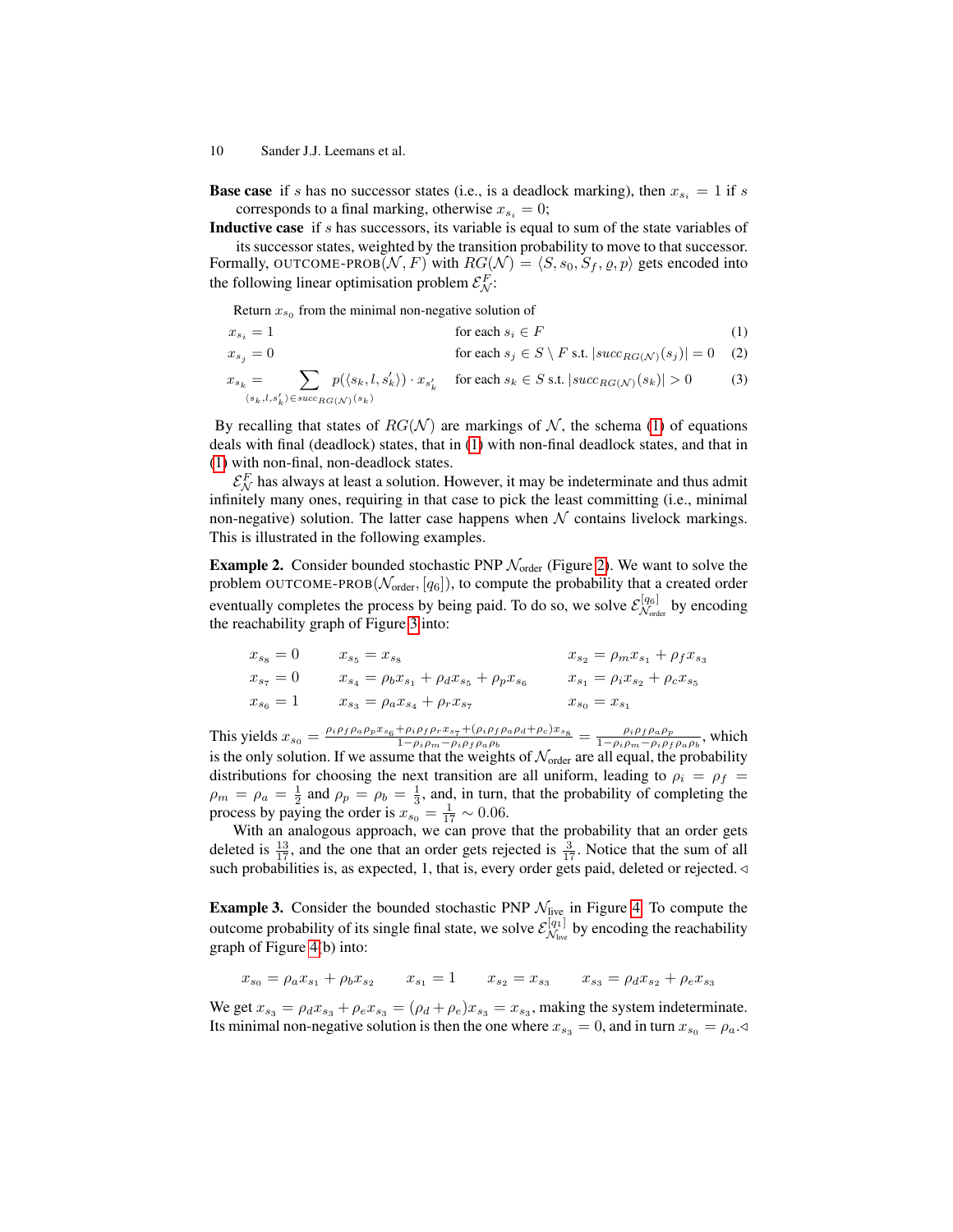<span id="page-10-0"></span>

Fig. 4: Reachability graph (b) of a bounded stochastic PNP with net shown in (a), initial marking  $[q_0]$  and final marking  $[q_1]$ . States  $s_2$  and  $s_3$  are livelock markings.

Example [3](#page-9-1) illustrates how the technique implicitly gets rid of livelock markings, associating to them a 0 probability. This captures the essential fact that, by definition, a livelock marking can never reach any final marking. More in general, we can in fact solve OUTCOME-PROB $(N, F)$  by turning the linear optimisation problem  $\mathcal{E}_N^F$  into the following system of equalities, which is guaranteed to have exactly one solution:

$$
x_{s_i} = 1
$$
 for each deadlock marking  $s_i \in F$  (4)  
\n
$$
x_{s_j} = 0
$$
 for each deadlock marking  $s_j \in S \setminus F$  (5)  
\n
$$
x_{s_k} = 0
$$
 for each livelock marking  $s_k \in S$  (6)  
\n
$$
x_{s_h} = \sum_{\langle s_h, l, s'_h \rangle \in succ_{RG(N)}(s_h)} p(\langle s_h, l, s'_h \rangle) \cdot x_{s'_h}
$$
 for each remaining marking  $s_h \in S$  (7)

Recall that checking whether a marking s is livelock can be done over  $RG(\mathcal{N})$  by checking (non-)reachability of some deadlock marking in  $RG(\mathcal{N})$  from s. This check does not involve probabilities at all, but extends to probabilistic settings as per Definition [10,](#page-6-1) all transitions have a non-zero weight.

## <span id="page-10-1"></span>5 Qualitative Verification and Trace Probability

We now further leverage the connection between bounded stochastic PNPs and discretetime Markov chains (cf. Remark [4\)](#page-8-1), to deal with the verification of (qualitative, i.e., non-probabilistic) temporal/dynamic properties over bounded stochastic PNPs. This amounts to compute the probability that a run of the PNP indeed satisfies the property of interest. We rely on [\[1,](#page-16-13) Ch. 10] and employ automata-theoretic techniques coupled with the computation of outcome probabilities to solve the problem. We then show how this technique also solves another, related problem: that of computing trace probabilities.

#### 5.1 Verification of Temporal Properties

Properties of interest intensionally describe a (possibly infinite) set of desired finitelength traces that may be induced by runs of the stochastic PNP under scrutiny. Such traces are defined over the task names in  $\Sigma$  (*without*  $\tau$ ). We opt for a very general formalism to describe such properties: (deterministic) finite-state automata.

Definition 12 (DFA, acceptance, language). *A* deterministic finite-state automaton *(DFA) over L is a tuple*  $A = \langle L, S, s_0, S_f, \delta \rangle$ *, where: (i) L is a finite* alphabet *of*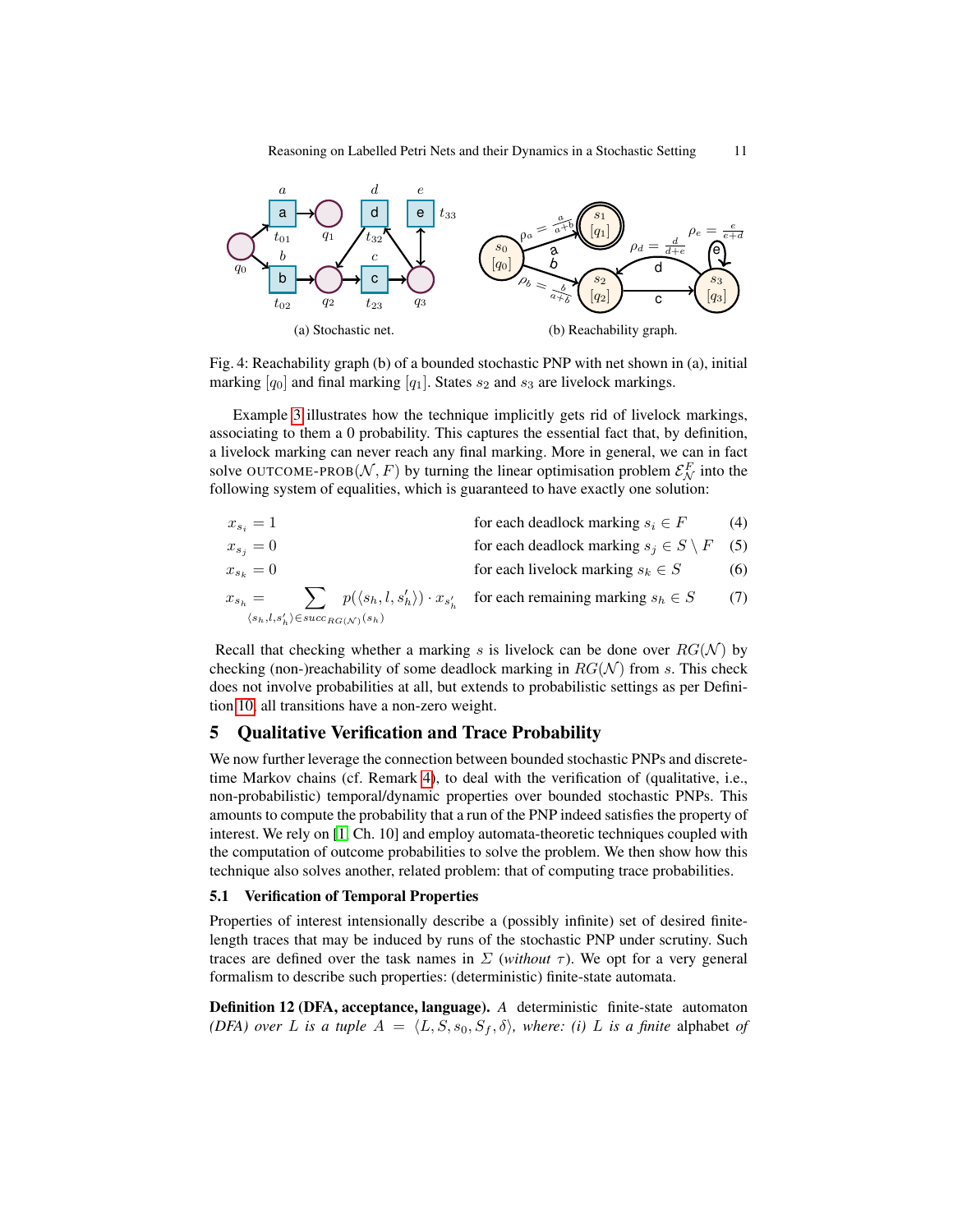*symbols; (ii)* S *is a finite set of states, with*  $s_0 \in S$  *the initial state and*  $S_f \subseteq S$  *the set of* final states; (iii)  $\delta$  :  $S \times L \rightarrow S$  *is a transition transition function that, given a state*  $s \in S$  *and* a label  $l \in L$ , returns the successor state  $\delta(s, l)$ . A accepts a trace  $\sigma = l_0, \ldots, l_n$  over  $L^*$  if there exists a sequence of states  $s_0, \ldots, s_{n+1}$  starting from *the initial state and such that: (i)*  $s_{n+1} \in S_f$ *, and (ii) for every*  $i \in \{0, \ldots, n\}$ *, we have*  $s_{i+1} = \delta(s_i, l_i)$ . The language  $\mathcal{L}(A)$  of A is the set of all traces accepted by A.  $\triangleleft$ 

This accounts for non-deterministic automata (NFAs), as each NFA can be encoded into a corresponding DFA. Also, it makes our approach directly operational for other property specification languages, as long as they can get encoded into DFAs. This holds, e.g., when for regular expressions,  $LTL_f / LDL_f$  temporal formulae over finite traces [\[8\]](#page-16-19), and Declare possibly extended with meta-constraints [\[7\]](#page-16-20).

In this setting, verification takes as input a bounded stochastic PNP  $\mathcal N$  and an automaton A whose transitions are labelled by task names, and returns the probability that  $\mathcal N$  generates a model trace that belongs to the language of A. Technically, we define the VERIFY-PROB $(N, A)$  problem as follows:

**Input:** Bounded stochastic PNP  $N$ , DFA A over  $\Sigma$ ;

**Output:** Probability value equal to  $\sum_{\sigma \text{ model trace of } N_{s.t.}} \sum_{\sigma \in \mathcal{L}(A)} \mathbb{P}_{\mathcal{N}}(\sigma)$ .

To solve the problem, we need to account for three different aspects:

- 1. deal with the mismatch between runs over  $N$  and traces of A;
- 2. single out all and only those model traces of  $N$  that are also traces of A;
- 3. compute the collective probability of all such traces.

We tackle these three aspects with corresponding three steps.

Automaton with silent transitions. Definition [6](#page-5-1) indicates that the set of runs inducing a trace consists of all those runs that insert an arbitrary number of  $\tau s$  before and after each event in the trace. For a trace  $\sigma = \mathbf{a}_0, \dots, \mathbf{a}_n$ , this set corresponds to the language of the regular expression  $\tau^*$ ;  $a_0$ ;  $\tau^*$ ; ...;  $\tau^*$ ;  $a_n$ ;  $\tau^*$ . We then take the input automaton A over  $\Sigma$  and turn it into a corresponding automaton  $\overline{A}$  over  $\overline{\Sigma}$  whose language  $\mathcal{L}(\overline{A})$ corresponds to all and only the possible runs that induce the traces of  $\mathcal{L}(A)$ . This is done by simply expanding it with  $\tau$ -labelled self-loops connecting every state to itself.

<span id="page-11-0"></span>**Definition 13 (Run DFA).** *Given a DFA*  $A = \langle \Sigma, S, s_0, S_f, \delta \rangle$  *over*  $\Sigma$ *, its* run DFA  $\overline{A}$ is a DFA over  $\overline{\Sigma}$  defined as  $\langle \overline{\Sigma}, S, s_0, S_f, \delta'\rangle$  with identical states (including the initial *and final ones), and where*  $\delta' = \delta \cup \{ \langle s, \tau \rangle \to s \mid s \in S \}.$ 

**Product stochastic transition system.** We now consider  $RG(\mathcal{N})$  and  $\overline{A}$ . Since they are both run-generating devices, we can obtain an intensional representation of all the runs of N by constructing a *product* stochastic transition system generates all and only runs that are common to  $\mathcal N$  and  $\overline{A}$ , which in turn are the runs of  $\mathcal N$  that induce traces of A. This can be done by the usual product automaton construction, with the only difference that we need to retain the stochastic information coming from  $N$ . This is straightforward, as  $\overline{A}$  is qualitative, i.e., does not contain probabilities.

<span id="page-11-1"></span>**Definition 14 (Product system).** Let N by a bounded stochastic PNP with  $RG(\mathcal{N}) =$  $\langle S_1, s_0^1, S_f^1, \varrho_1, p_1 \rangle$ , and  $\overline{A} = \langle \overline{\Sigma}, S_2, s_0^2, S_f^2, \delta_2 \rangle$  a DFA over  $\overline{\Sigma}$ . The product system  $\gamma_N^{\overline{A}}$ *of* N and  $\overline{A}$  *is a stochastic transition system*  $\langle S, s_0, S_f, \varrho, p \rangle$  *whose states are pairs of*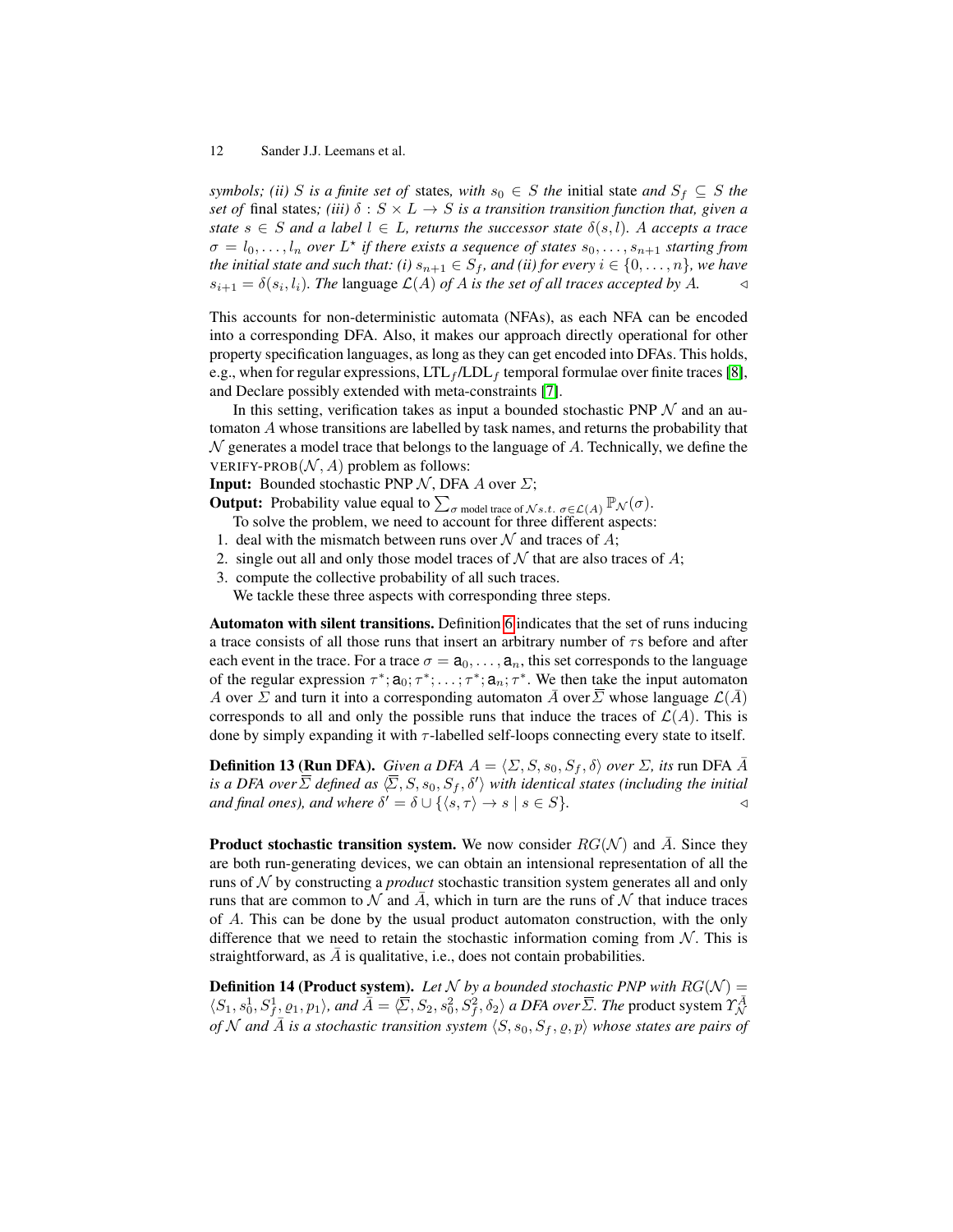<span id="page-12-0"></span>

Fig. 5: DFAs of three properties for the order-to-cash example. A single edge labelled by a set L of task names describes a set of edges, each labelled by a task name from L.

*states from*  $S_1 \times S_2$ *, and whose components are defined by mutual induction as the sets satisfying the following conditions:*

- *1.*  $s_0 = \langle s_0^1, s_0^2 \rangle \in S;$
- *2. for every state*  $\langle s_1, s_2 \rangle \in S$  *and every label*  $l \in \overline{\Sigma}$  *such that (i)*  $\langle s_1, l, s'_1 \rangle \in \varrho_1$  *for* some  $s'_1 \in S^1$ , and (ii)  $\delta_2(s_2, l) = s'_2$  for some  $s'_2 \in S^2$ , by fixing  $s' = \langle s'_1, s'_2 \rangle$  we *have:* (a)  $s' \in S$ , (b)  $\langle s, l, s' \rangle \in \varrho$ , (c)  $p(\langle s, l, s' \rangle) = p_1(s'_1)$ , (d) if  $s'_1 \in S_f^2$  and  $s_2' \in S_f^2$ , then s  $\forall$   $\in$   $S_f$ .

The so-defined product system is not a complete stochastic transition system: there may be states whose successor probabilities do not add up to one. It can be made complete by adding a fresh non-final sink state and transitions pointing from such incomplete states to the fresh one, each decorated with the probability value needed to reach 1, and labelled with whatever label from  $\overline{\Sigma}$ . This completion is not essential for the consequent computation (as the state variable for such a sink state would be equal to 0).

Verification as outcome probability computation. We are now ready to bring everything together, exploiting the notions of run DFA and product system to show how the VERIFY-PROB problem can be reduced to the OUTCOME-PROB, invoked on  $\gamma^{\bar{A}}_{\mathcal{N}}$  considering all its final states.

Theorem 1. *For every bounded stochastic PNP* N *and DFA* A*, we have that*  $\text{VERIFY-PROB}(\mathcal{N}, A) = \text{OUTCOME-PROB}(\Upsilon_{\mathcal{N}}^{\bar{A}}, \Upsilon_{\mathcal{N}}^{\bar{A}}. S_f).$ 

*Proof.* Considering that the definition of VERIFY-PROB, and that the probability of a model trace of  $N$  is the sum of the probabilities of the runs of  $N$  inducing that trace, we have VERIFY-PROB $(N, A)$  =  $\sum_{\sigma \text{ model trace of N s.t. } \sigma \in \mathcal{L}(A)} \mathbb{P}_{N}(\sigma)$  =  $\sum_{\eta \text{ run of } \mathcal{N}}$  inducing  $\sigma s.t. \sigma \in \mathcal{L}(A) \mathbb{P}_{\mathcal{N}}(\eta)$ . By Definitions [13](#page-11-0) and [14,](#page-11-1) we have that the set of runs of  $\mathcal N$  inducing traces in  $\mathcal L(A)$  coincides with the set of runs of  $\mathcal T_{\mathcal N}^{\overline A}$ . This, together with the definition of OUTCOME-PROB, yields:  $\sum_{\eta \text{ run of } \mathcal{N} \text{ inducing } \sigma s.t. \ \sigma \in \mathcal{L}(A)} \mathbb{P}_{\mathcal{N}}(\eta) =$  $\sum_{\eta \text{ run of } \Upsilon_{\mathcal{N}}^{\bar{A}}} = \text{OUTCOME-PROB}(\Upsilon_{\mathcal{N}}^{\bar{A}}, \Upsilon_{\mathcal{N}}^{\bar{A}}. S_f).$ 

**Example 4.** Figure [5](#page-12-0) shows three properties of interest for  $\mathcal{N}_{order}$ . Solving VERIFY-PROB for them gives: (1) The probability that  $\mathcal{N}_{order}$  verifies the property of Figure [5\(](#page-12-0)a) coincides with the solution of OUTCOME-PROB when asking the probabil-ity that an order gets paid (cf. Example [2\)](#page-9-2). (2) The probability that  $\mathcal{N}_{\text{order}}$  verifies the property of Figure [5\(](#page-12-0)b) is 0, as there is no run of  $\mathcal{N}_{\text{order}}$  where an order is first cancelled and then paid. (3) The probability that  $\mathcal{N}_{order}$  verifies the property of Figure [5\(](#page-12-0)c) coincides with that of a run of  $\mathcal{N}_{\text{order}}$  reaching completion, as each run either does not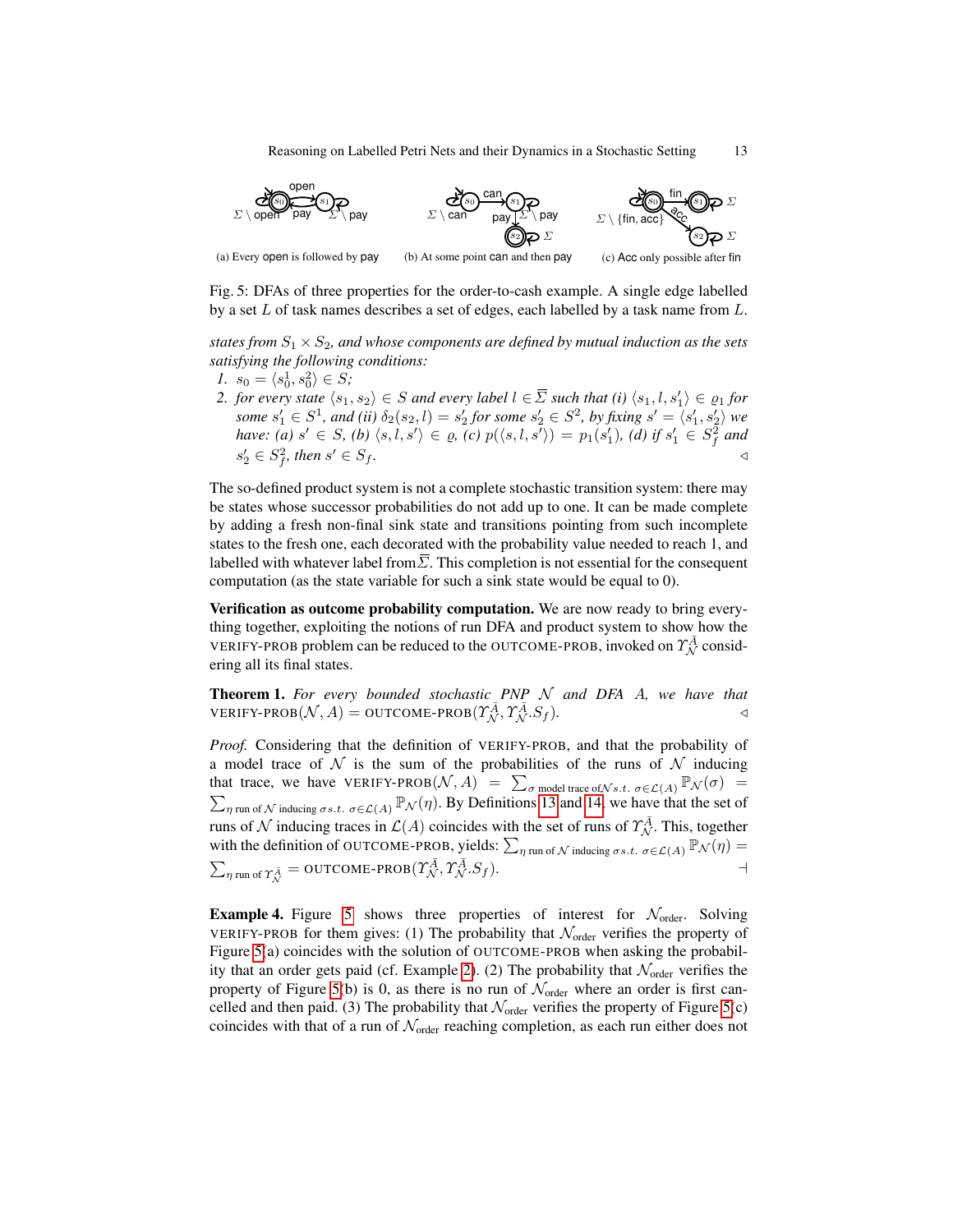<span id="page-13-0"></span>

(a) DFAs  $A_{\sigma}$  and  $\overline{A}_{\sigma}$ . (b) Product system between  $\overline{A}_{\sigma}$  and  $RG(\mathcal{N}_{order})$ .

Fig. 6: DFAs for a trace and product system with the reachability graph of Figure [3.](#page-7-0)

finalise the order, or does so before possibly accepting it. This probability is actually 1 (as the process does not contain livelocks nor non-final deadlocks).

## 5.2 Computing Trace Probabilities

A key problem in stochastic conformance checking [\[15](#page-16-6)[,2\]](#page-16-8) is that of computing the probability of a trace in a stochastic Petri net. We cast this problem in our setting as the TRACE-PROB problem, where TRACE-PROB $(N, \sigma)$  is defined as:

**Input:** Bounded stochastic PNP  $N$ , trace  $\sigma$  over  $\Sigma$ ;

**Output:** Probability  $\mathbb{P}_{\mathcal{N}}(\sigma)$ .

This problem is clearly subsumed by the VERIFY-PROB problem described before. In fact, we can simply solve it by constructing a so-called trace automaton that trivially encodes  $\sigma$  as a DFA that only accepts that trace, then invoking VERIFY-PROB on it.

**Definition 15 (Trace DFA).** *Given a trace*  $\sigma = a_0, \ldots, a_n$  *over*  $\Sigma$ *, its* trace DFA  $A_{\sigma}$ *is the DFA*  $\langle \Sigma, S, s_0, S_f, \delta \rangle$  *over*  $\Sigma$  *such that:* (*a*)  $S = \{s_0, \ldots, s_{n+1}\}$  *contains*  $n + 1$ *states; (b)*  $S_f = \{s_{n+1}\}$ ; (c) for every  $i \in \{0, ..., n\}$ ,  $\delta(s_i, a_i) = s_{i+1}$  (and nothing *else is in* δ*).*

**Theorem 2.** For every bounded stochastic PNP  $N$  and every trace  $\sigma$  over  $\Sigma^*$ , we have *that* TRACE-PROB $(N, \sigma) =$  OUTCOME-PROB $(N, A_{\sigma})$ .

*Proof.* Direct from the definition of the problems, noticing that  $\mathcal{L}(A_{\sigma}) = \{\sigma\}.$   $\Box$ 

**Example 5.** We compute the probability that  $\mathcal{N}_{\text{order}}$  generates trace  $\sigma$  = open, fin, acc, fin, rej, where an order is filled, finalised, accepted, then modified, finalised again, and this second time rejected. Following the described technique, we first transform  $\sigma$  into its trace DFA  $A_{\sigma}$ , and then further into its run DFA  $\bar{A}_{\sigma}$ . This is shown in Figure [6\(](#page-13-0)a). We then compute the product system  $\gamma^{\bar{A}}_{RG(N_{\text{order}})}$  of  $\bar{A}_{\sigma}$  and  $RG(N_{\text{order}})$ (shown in Figure [3\)](#page-7-0), obtaining Figure [6\(](#page-13-0)b) (notice how silent transitions unfold in this transition system). Finally, we construct  $\mathcal{E}^{\langle 7,5\rangle}_{\gamma^A_{RG(\mathcal{N}_{order})}}$  getting  $x_{00} = \frac{\rho_i \rho_f \rho_a \rho_b \rho_i \rho_f \rho_r}{(1 - \rho_i \rho_m)^2}$  $\frac{\left(p_f \rho_a \rho_b \rho_i \rho_f \rho_r\right)}{(1-\rho_i \rho_m)^2},$ which yields the solution to the TRACE-PROB( $\mathcal{N}_{order}, \sigma$ ) problem.

#### 6 Stochastic Conformance with Probabilistic Declare

We now employ the verification machinery from Section [5](#page-10-1) to check how the probabilistic behaviour encoded in a stochastic PNP relates to that declaratively specified using ProbDeclare [\[18\]](#page-16-10). We start with a gentle introduction to ProbDeclare, then showing how we can check whether a bounded stochastic PNP conforms to a ProbDeclare model.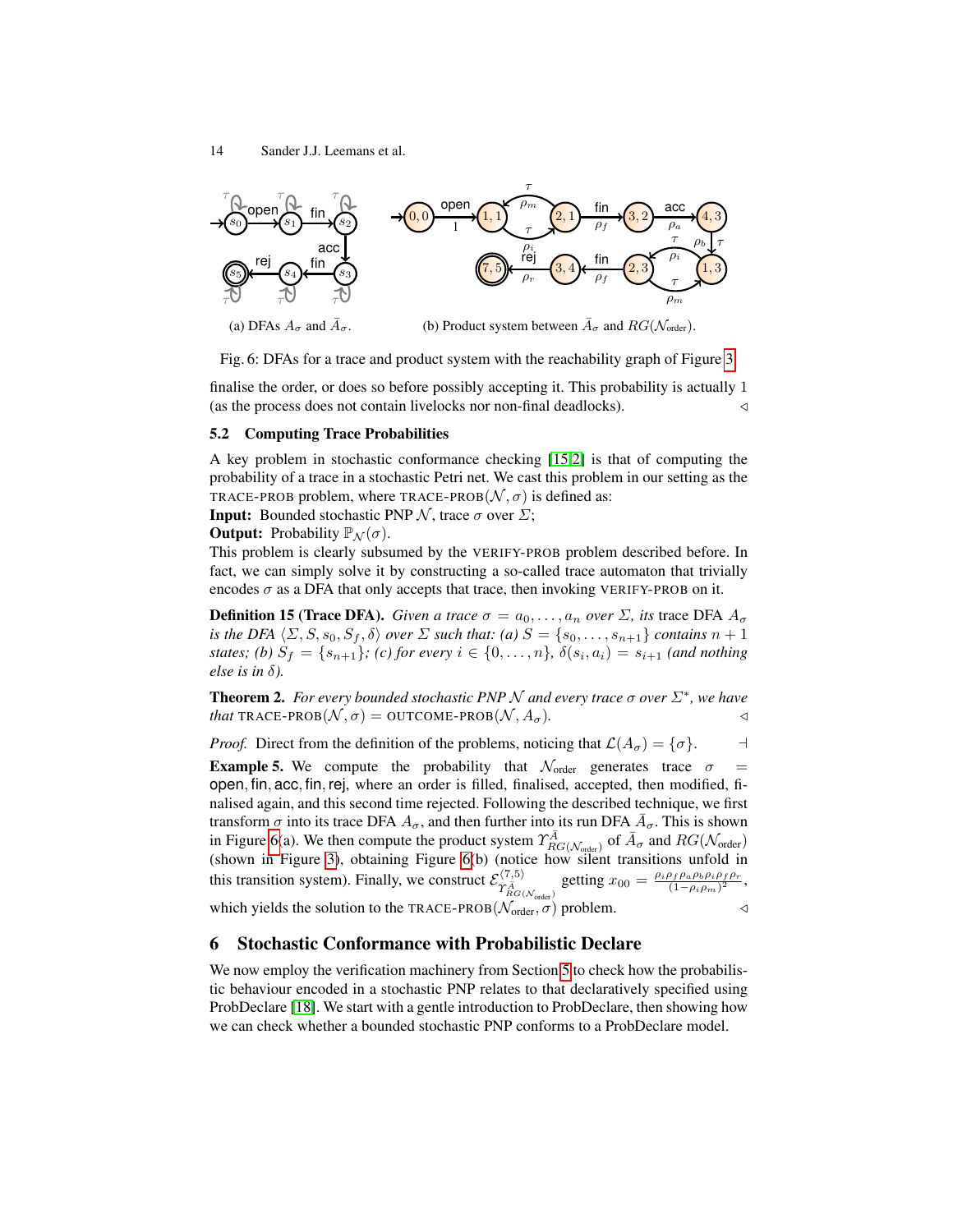#### 6.1 Probabilistic Declare

Declare is a constraint-based process modelling language based on  $LTL<sub>f</sub>$ . A model comes with a set of  $LTL_f$  constraint, and their conjunction must be respected by the process. This imposes a *crisp* interpretation of constraints: a trace satisfies a Declare model if it satisfies *every* constraints contained therein. This crisp semantics was relaxed in [\[18\]](#page-16-10): there, each constraint comes with a probability condition indicating the allowed probabilities for which a satisfying trace should be generated by the process. The semantics is formally defined using stochastic languages, and is therefore compatible with that of stochastic PNPs. We recall the necessary definitions.

**Definition 16 (Probabilistic constraint).** A probabilistic constraint *is a triple*  $\langle \varphi, \Join \rangle$  $\langle p \rangle$ , where: (i)  $\varphi$  *is an LTL<sub>f</sub> formula over*  $\Sigma$  *representing the constraint formula*;  $(ii) \bowtie \in \{ =, \neq, \leq, \geq, \lt, \gt\}$  *is the constraint probability operator; (iii)* p *is a rational value in*  $[0, 1]$  *representing the* constraint probability.

**Definition 17 (ProbDeclare).** *A* ProbDeclare model *is a triple*  $\langle \Sigma, \mathcal{C}, \mathcal{P} \rangle$ *, where*  $\mathcal{C}$  *is a finite set of LTL<sub>f</sub> formulae called* crisp constraints, while  $P$  *is a set of (genuinely)*  $probabilities$ *constraints.* 

Since each constraint in  $\mathcal P$  can be satisfied or violated, a ProbDeclare model induces  $2^{|\mathcal{P}|}$  *scenarios*, each associated to a corresponding  $LTL_f$  formula.

**Definition 18 (Scenario).** A scenario *for a ProbDeclare model*  $\mathcal{D} = \langle \Sigma, \mathcal{C}, \mathcal{P} \rangle$  *is a total boolean function*  $S : \mathcal{P} \to \{0,1\}$  *indicating which probabilistic constraints are satisfied, and which violated. The set of scenarios is denoted by*  $\mathbb{S}_{\mathcal{D}}$ .

Scenarios come with two dimensions, induced by the crisp and probabilistic constraints: a temporal dimension indicating which traces belong to which scenarios, and a probabilistic dimension indicating how likely it is that a trace belongs to a scenario.

**Definition 19 (Characteristic formula).** *The characteristic formula*  $\Phi_S$  *of a scenario S for ProbDeclare model*  $\langle \Sigma, \mathcal{C}, \mathcal{P} \rangle$  *is the LTL<sub>f</sub> formula*  $\bigwedge_{\varphi_i \in \mathcal{C}} \varphi_i$   $\land$  $\bigwedge_{\langle \varphi_j, \bowtie_j, p_j \rangle \in \mathcal{P},} \mathcal{S}(\langle \varphi_i, \bowtie_j, p_j \rangle) = 1} \varphi_j \wedge \bigwedge_{\langle \varphi_k, \bowtie_k, p_k \rangle \in \mathcal{P},} \mathcal{S}(\langle \varphi_k, \bowtie_k, p_k \rangle) = 0 \neg \varphi_k$ . Scenario S *is consistent if*  $\Phi_S$  *is satisfiable (i.e., has at least one satisfying trace).*  $\triangleleft$ 

<span id="page-14-0"></span>Definition 20 (Valid scenario distribution). *A* valid scenario distribution *over scenarios*  $\mathbb{S}_D$  *of a ProbDeclare model*  $\mathcal{D} = \langle \Sigma, \mathcal{C}, \mathcal{P} \rangle$  *is a probability distribution*  $\mathbb{P}_{\mathcal{D}}$  :  $\mathbb{S}_{\mathcal{D}} \to [0,1]$  *such that: (a) for every scenario*  $S \in \mathbb{S}_{\mathcal{D}}$ *, if* S *is not consis-* $\sum_{\mathcal{S}\in\mathbb{S}_{\mathcal{D}}}$  *s.t.*  $\mathcal{S}(\langle\varphi,\bowtie,p\rangle)=1} \mathbb{P}_{\mathcal{D}}(\mathcal{S})\bowtie p.$ *tent then*  $\mathbb{P}_{\mathcal{D}}(\mathcal{S}) = 0$ *; (b) For every probabilistic constraint*  $\langle \varphi, \bowtie, p \rangle \in \mathcal{P}$ *, we have* 

**Example 6.** Consider the order-to-cash ProbDeclare model  $\mathcal{D}_{\text{order}}$ , with one crisp *not coexistence* constraint  $C_1$  indicating that pay and rej cannot be both in a trace, and two *response* probabilistic constraints  $C_2$  and  $C_3$ , indicating that open must be eventually followed by pay with a probability of  $\geq \frac{1}{20}$ , and that open must be eventually followed by rej with a probability of  $\leq \frac{1}{4}$ . Of the four scenarios over  $C_2$  and  $C_3$ , one is that both  $C_2$  and  $C_3$  are satisfied and is inconsistent as it clashes with the crisp constraint  $C_1$ .  $\triangleleft$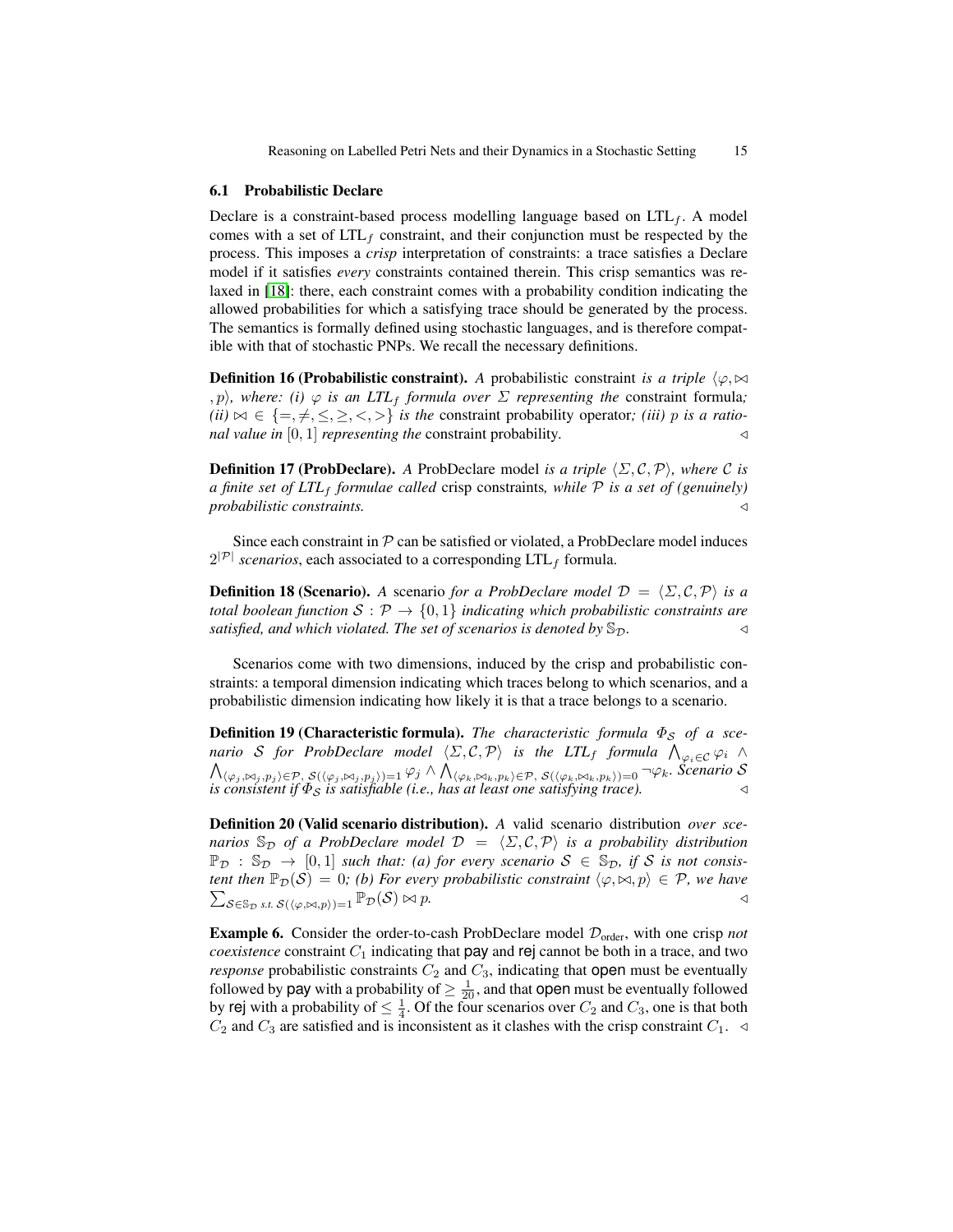#### 6.2 Checking Stochastic Conformance

In [\[18\]](#page-16-10), it is shown how a system of inequalities can be constructed so as to compute possible valid scenario distributions in accordance with Definition [20.](#page-14-0) Here we are just interested in using that system to *check* whether a probability distribution over scenarios is indeed valid, and thus we can keep this system of inequalities as a black box.

In a non-stochastic setting, one can check whether a bounded Petri net satisfies a Declare model by verifying that every trace it generates belongs to the language accepted by the model. In our stochastic setting, we define a stochastic variant of this problem. We start by showing that a bounded stochastic PNP induces a probability distribution over scenarios of a ProbDeclare model, obtained by collecting, scenario by scenario, the probability of all PNP traces that satisfy the characteristic formula of that scenario.

Definition 21 (Induced scenario distribution). *Let* N *be a bounded stochastic PNP, and* D *a ProbDeclare model. The* scenario distribution P N <sup>D</sup> *induced by* N *over scenarios*  $\mathcal{S}_{\mathcal{D}}$  *is the probability distribution defined as follows: for every*  $S \in \mathcal{S}_{\mathcal{D}}$ *, we have that*  $\mathbb{P}^{\mathcal{N}}_{\mathcal{D}}(\mathcal{S}) = \sum_{\sigma \text{ trace of } \mathcal{N}\text{ s.t. } \sigma \text{ satisfies } \Phi_{\mathcal{S}}}\mathbb{P}_{\mathcal{N}}(\sigma).$ 

We then define the stochastic conformance problem S-CONFORM $(N, D)$  as: **Input:** bounded stochastic PNP  $N$ , ProbDeclare model  $D$ ;

**Output:** Whether  $\mathbb{P}_{\mathcal{D}}^{\mathcal{N}}$  is valid (in the sense of Definition [20\)](#page-14-0).

We address the problem through iterated invocations of the VERIFY-PROB problem, one per scenario. Specifically, for each scenario  $S \in \mathbb{S}_{\mathcal{D}}$ : (1) Construct DFA  $A_{\mathcal{S}}$  for characteristic formula  $\Phi_{\mathcal{S}}$  with standard techniques [\[18,](#page-16-10)[7\]](#page-16-20); (2) Get the probability value  $p = \text{VERIFY-PROB}(\mathcal{N}, A_{\mathcal{S}});$  (3) Check whether p is valid for S using the system of inequalities for Definition [20;](#page-14-0) (4) If this is the case, proceed with the next scenario, otherwise return No; and (5) If all scenarios have been checked, return Yes.

**Example 7.** Consider the bounded stochastic PNP  $\mathcal{N}_{\text{order}}$  (assuming equal weights for all transitions) and the ProbDeclare model  $\mathcal{D}_{\text{order}}$ . The only scenario where  $C_2$  holds is the one where  $C_2$  is satisfied while  $C_3$  is violated. The probability induced by  $\mathcal{N}_{\text{order}}$  for this scenario corresponds to the outcome probability for  $\mathcal{N}_{order}$  to finish with a payment. As discussed in Example [2,](#page-9-2) this is  $\frac{1}{17}$ , which is indeed  $\geq \frac{1}{20}$ . The only scenario where  $C_3$  holds is the one where  $C_2$  is violated while  $C_2$  is satisfied. The probability induced by  $\mathcal{N}_{\text{order}}$  for this scenario corresponds to the outcome probability for  $\mathcal{N}_{\text{order}}$  to finish with a rejection. As discussed in Example [2,](#page-9-2) this is  $\frac{3}{17}$ , which is indeed  $\leq \frac{1}{4}$ . This witnesses that  $\mathcal{N}_{order}$  stochastically conforms to  $\mathcal{D}_{order}$ .

In case S-CONFORM is negative, the standard Earth Mover's Distance can be used to measure the deviation between the scenario distribution induced by  $\mathcal N$  and the closed valid scenario distribution for D. This realises a form of *stochastic delta analysis*.

## 7 Conclusion

We have provided formal methods and algorithmic techniques solving three key problems concerning reasoning on labelled Petri nets and their executions in a stochastic setting: outcome probability, verification, and stochastic model conformance. All techniques are implemented in the *StochasticLabelledPetriNets* plug-in of ProM. For solving systems of inequalities, we use a Java LP solver (LPSolve). Our approach lazily